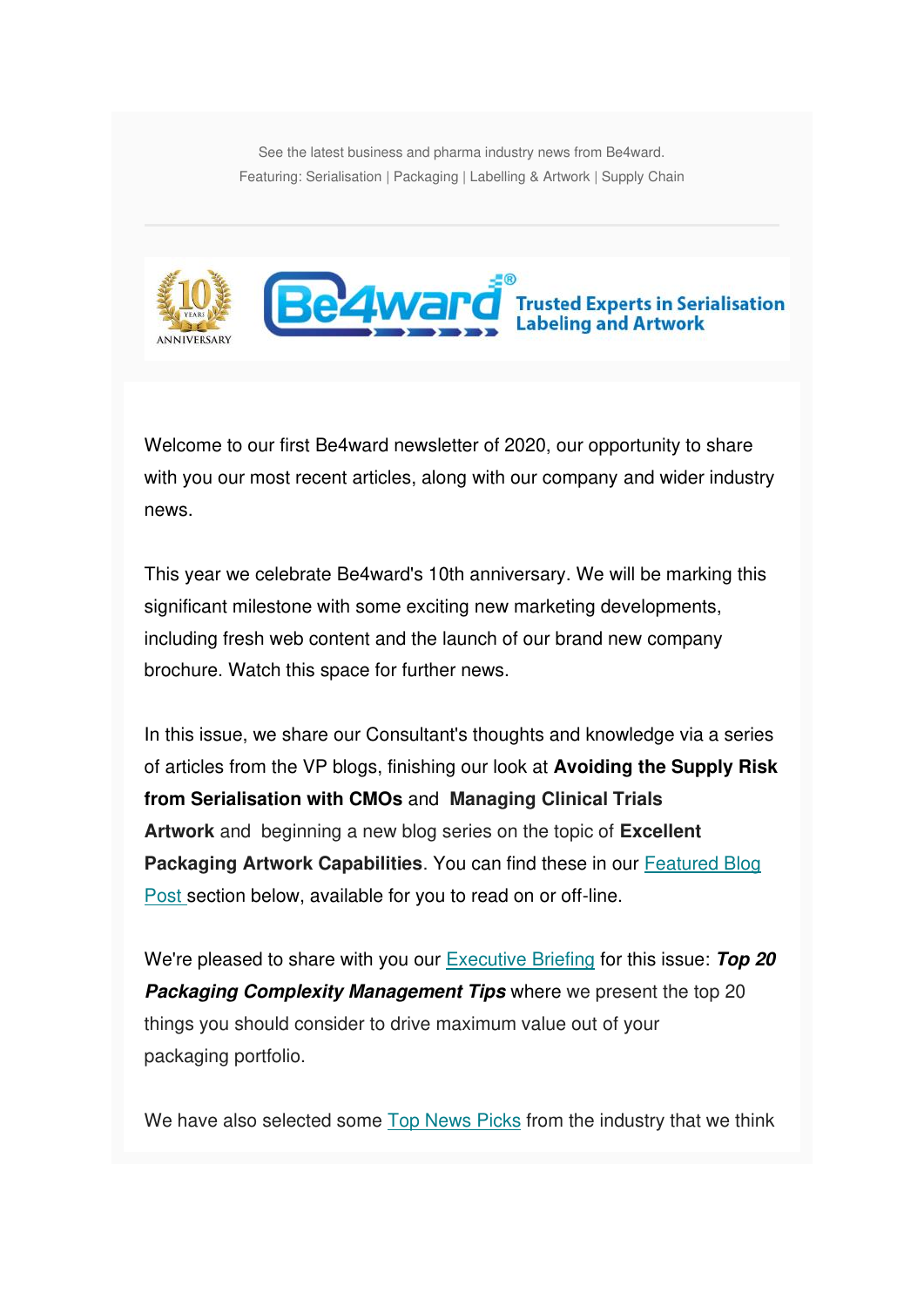are worth a read.

We've received excellent feedback on the value of the content we share in this newsletter and appreciate you taking the time to enjoy sharing our news and updates. As always we welcome your thoughts and comment. If you and your business require advice or assistance in any of these areas, please do not hesitate to get in touch.

Kind regards,

The team at Be4ward

[Go to Featured Blog Posts](https://us5.admin.mailchimp.com/campaigns/preview-content-html?id=1383627#BLOGS BY Andrew)

[Go to Executive Briefing](https://us5.admin.mailchimp.com/campaigns/preview-content-html?id=1383627#EXECUTIVE BRIEFING)

[Go to Top News Picks](https://us5.admin.mailchimp.com/campaigns/preview-content-html?id=1383627#TOPNEWSPICKS)



**Be4ward Company News**

## **CONFERENCE NEWS**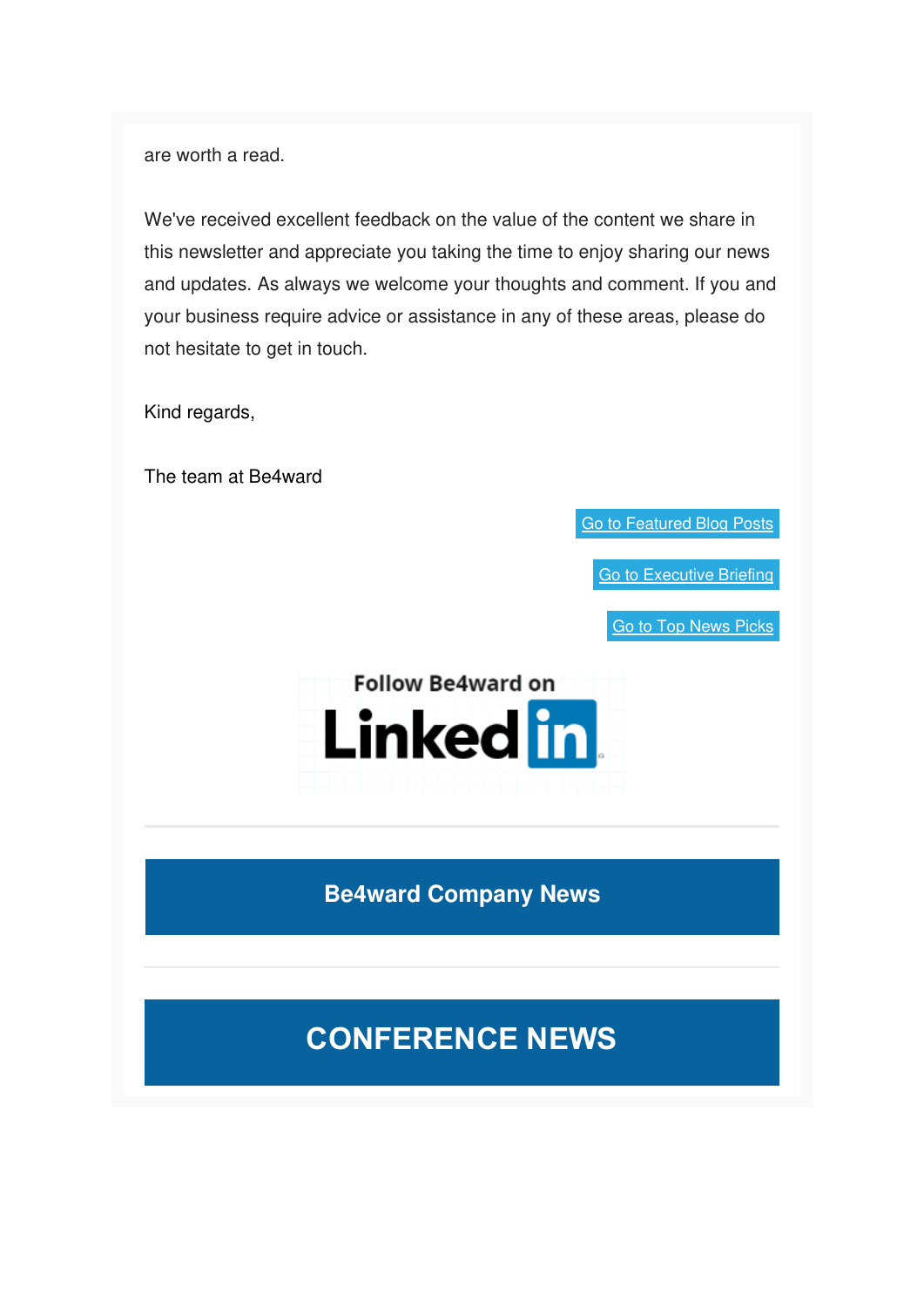

## **Where the Pharmaceutical Industry M**

We're delighted to be supporting Making Pharmaceutical Conference 2020 this year with four excellent talks on the following subjects:

- Developing and Sustaining Excellent Packaging Labelling and Artwork **Capabilities**
- Pharmaceutical Packaging in the Digital Age
- Serialisation in 2020 Delivery and Challenges
- Making Pharmaceutical Packaging that is Easy for Elderly People to Open

The Making Pharmaceuticals conference programme is free to attend, with 5 parallel conference streams, giving visitors a huge choice of topics. Most sessions run in parallel so you can move between the 5 different conference rooms, creating your own tailored conference programme to suit your interests and professional information requirements.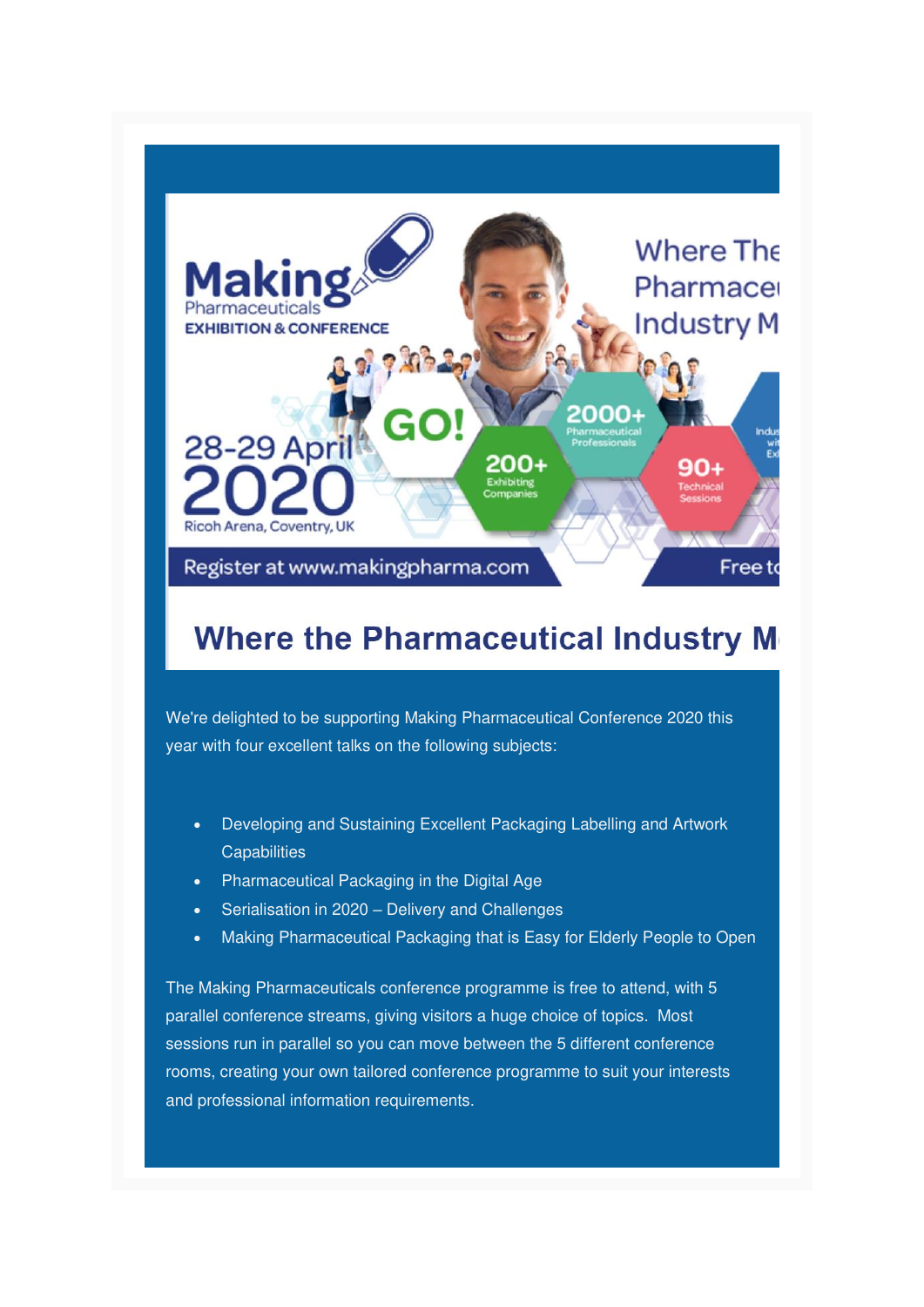The full conference agenda will be available 10th February. You can register your attendance and keep up to date with speaker notifications here.



**Featured Blog Post by Stephen McIndoe**



[Avoiding The Supply Risk From Serialisation With CMOs: Part 3](https://www.be4ward.com/blogstephenmcindoe/2019/11/30/avoiding-the-supply-risk-from-serialisation-with-cmos-part-3-2/)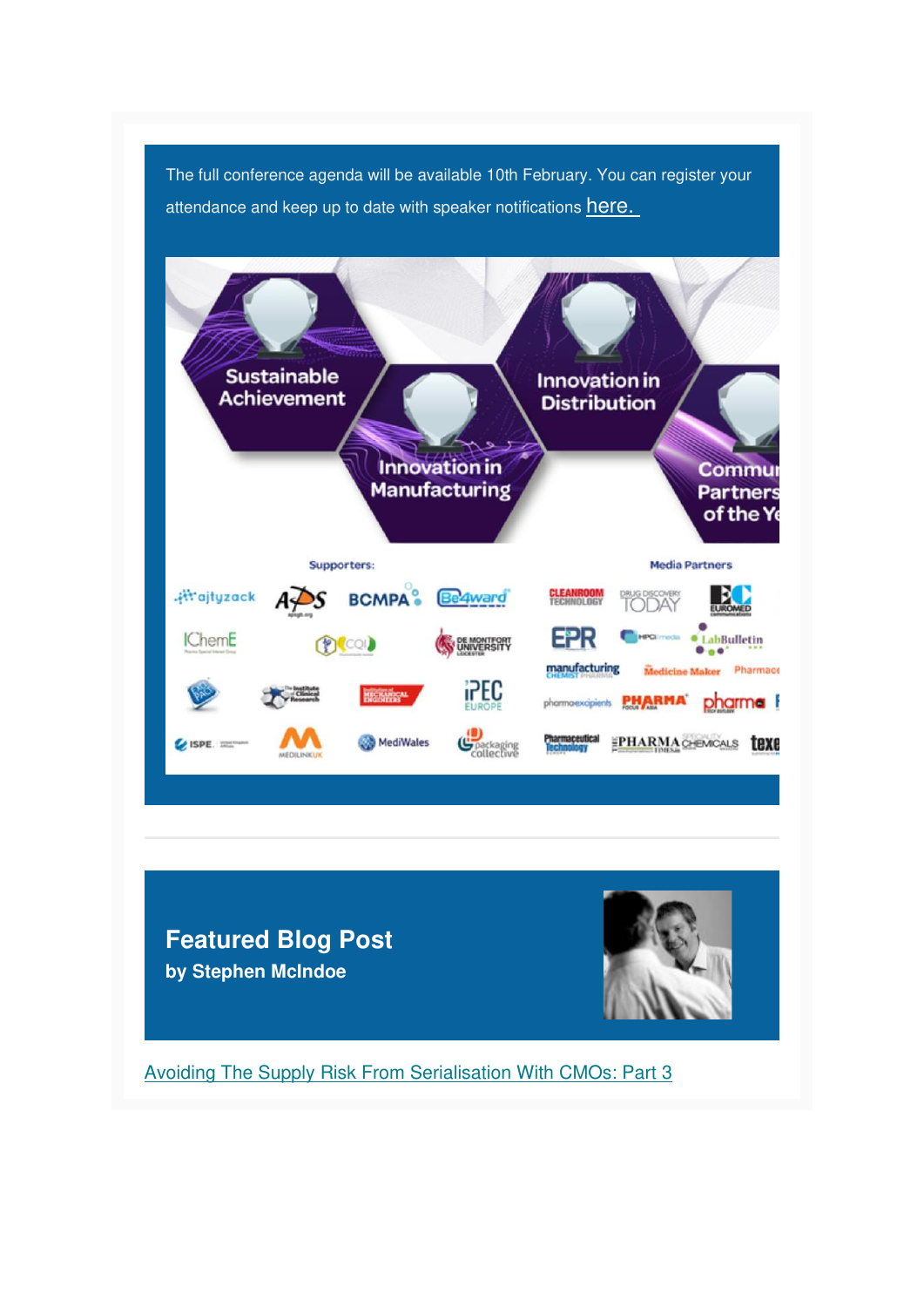#### Stephen McIndoe -VP of Be4ward

Be4ward has been implementing serialisation with Pharma companies and CMOs for many years. We have created this guide to capture some of our learnings throughout that journey.

Here in part 3, VP Stephen McIndoe examines the final six learnings, focusing on internal teams, template models and protocols, programme management and preparing for future change.

[>> Read it offline](https://us5.admin.mailchimp.com/campaigns/preview-content-html?id=1383627#SM Blog 1)

[Read it online](https://www.be4ward.com/blogstephenmcindoe/2019/11/30/avoiding-the-supply-risk-from-serialisation-with-cmos-part-3-2/)

### [Excellent Packaging Artwork Capabilities part 1](https://www.be4ward.com/blogstephenmcindoe/2020/01/30/excellent_packaging_artwork_1/) – Why artwork [matters and what happens when you get it wrong?](https://www.be4ward.com/blogstephenmcindoe/2020/01/30/excellent_packaging_artwork_1/)

#### Stephen McIndoe -VP of Be4ward

In the opening part to a new blog series examining how to create and apply excellent artwork capabilities, VP Stephen McIndoe looks at why packaging artwork matters so much and what happens when you get it wrong. What are the far-reaching impacts of artwork error on the various stakeholders involved?

[>> Read it offline](https://us5.admin.mailchimp.com/campaigns/preview-content-html?id=1383627#SM Blog 2)

[Read it online](https://www.be4ward.com/blogstephenmcindoe/2020/01/30/excellent_packaging_artwork_1/)

**Featured Blog Post by Andrew Love**

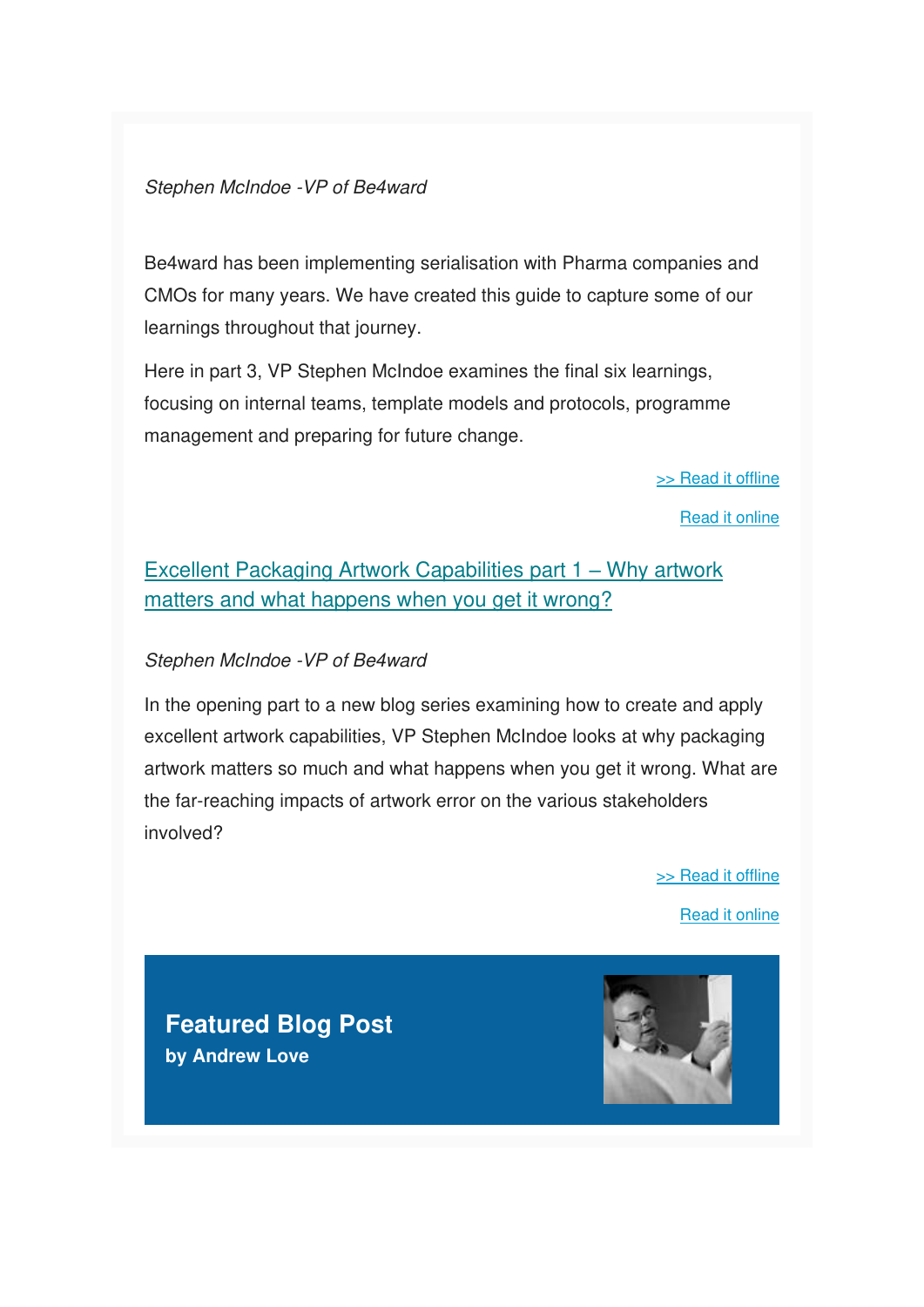## [Managing Clinical Trials Artwork Part 4](https://www.be4ward.com/blogandrewrlove/2020/01/30/managing-clinical-trials-artwork-part-4-how-to-develop-your-process/) – How to develop your [process](https://www.be4ward.com/blogandrewrlove/2020/01/30/managing-clinical-trials-artwork-part-4-how-to-develop-your-process/)

Clinical trials are a vital endeavour for a pharmaceutical company, the success of which is dependent on the effective design of the trials and their underpinning artwork process. In the concluding part of his blog series, VP Andrew Love examines the activities required to develop your clinical trials artwork process.

[>> Read it offline](https://us5.admin.mailchimp.com/campaigns/preview-content-html?id=1383627#AL Blog 1)

[Read it online](https://www.be4ward.com/blogandrewrlove/2020/01/30/managing-clinical-trials-artwork-part-4-how-to-develop-your-process/)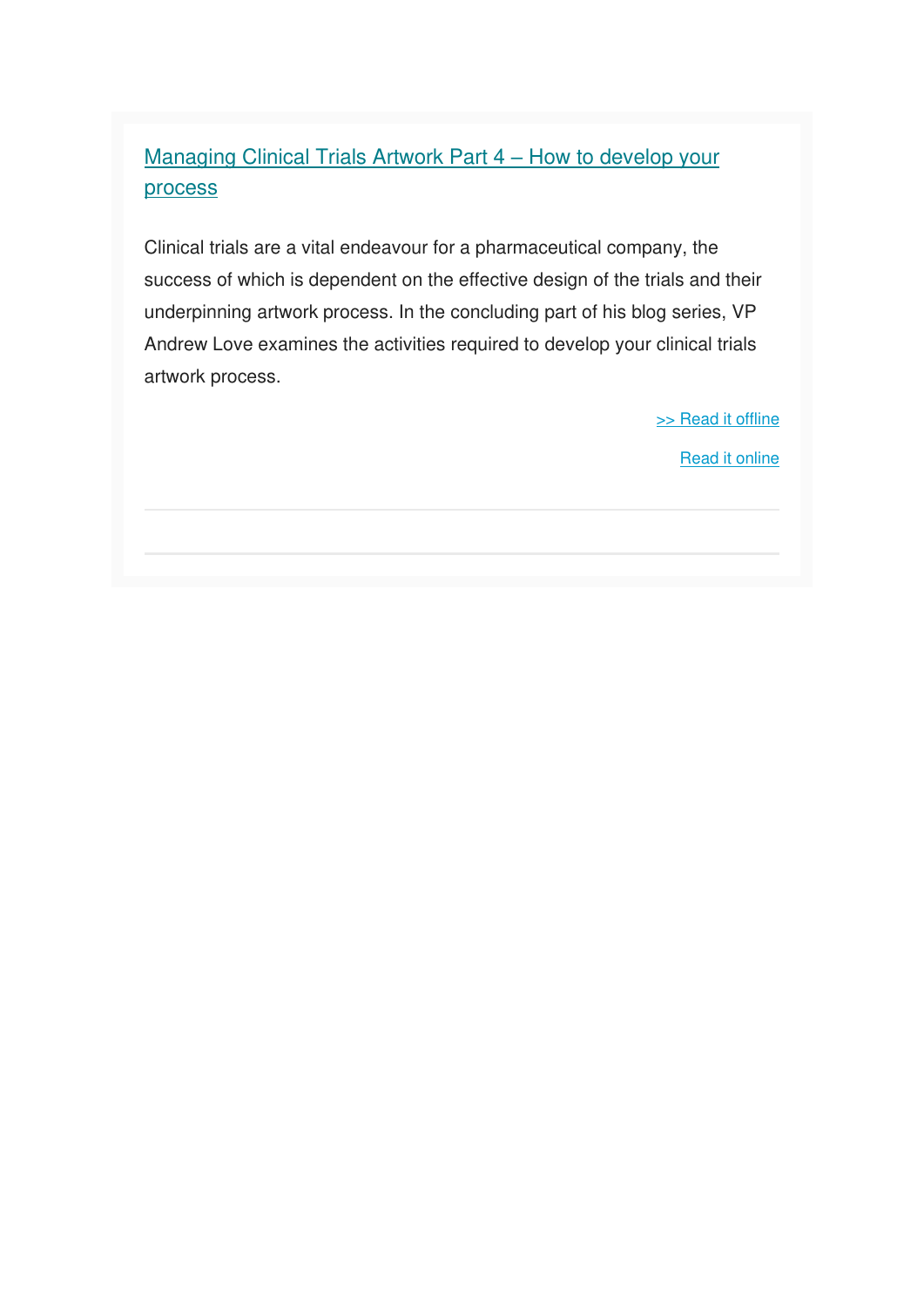# **Top 20 Packaging Complexity Management Tips**

**Uion** 

Top 20 things to consider to drive the maximum value out of your packaging portfolio

**Stephen McIndoe Andrew Love** 

DrivorLow

NOTADRUG<br>500mg

nterpropper<br>grada por

**Uion** 

Be4wa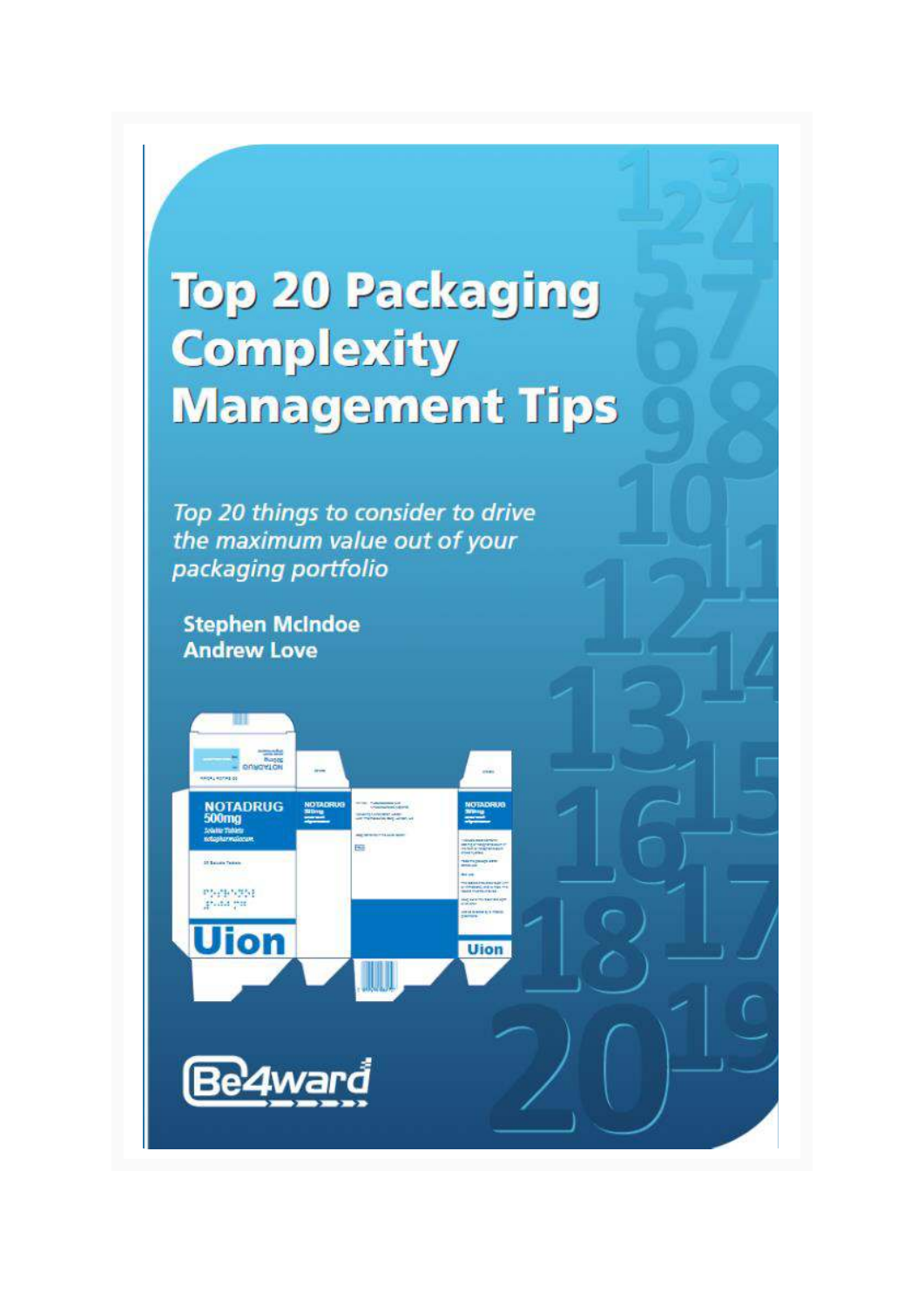## **Executive Briefing**

Andrew Love Stephen McIndoe

Stock Keeping Unit (SKU) and packaging component portfolio control is a critical activity for organisations. Ensuring the correct balance between a commercially advantageous portfolio, whilst minimising unnecessary pack and component variants is a challenge faced by many healthcare product companies as they grow their product range and expand into new markets. Therefore ensuring there are decision making processes in the organisation to manage required levels of complexity is a key aspect of effective pack management. This publication takes the popular Top 20 Tips format to describe key features of a complexity management capability in an easy to digest format.

## **[Read the Executive Briefing to learn more](https://mcusercontent.com/e26c7f2af713739ac392fa0ba/files/a775ec7b-66e6-4855-b9e1-f97dd762b9ec/Top_20_Packaging_Complexity_Tips_Be4ward.pdf)**

>> Read it offline

## **Top 3 News Picks**

We share some of the latest worldwide news picks, on topics related to Serialisation, Artwork, Proofreading, Packaging and Supply Chain Optimisation. Here are three links from the many recently shared articles in the industry that we think are worth your time.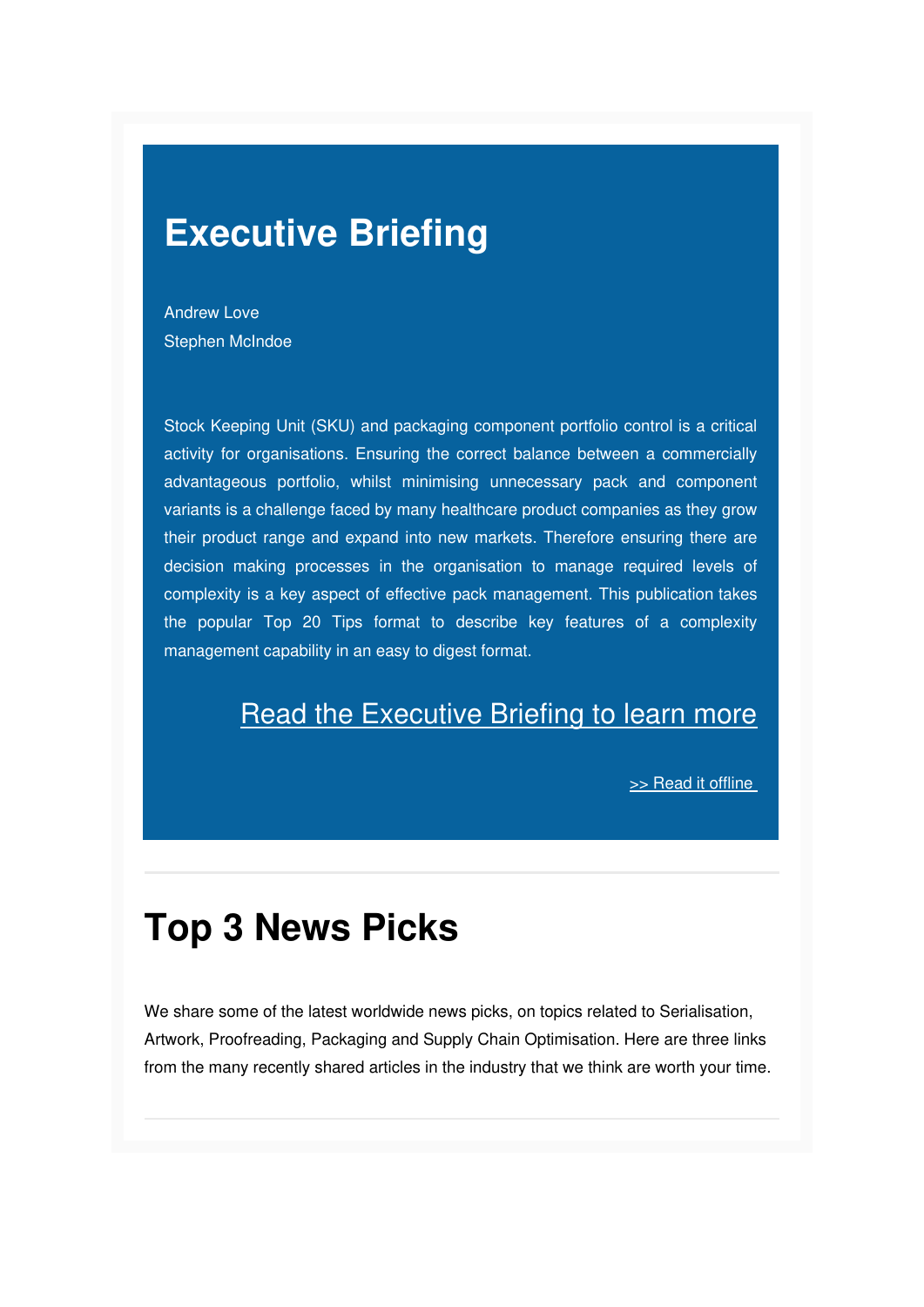

## **Drug delivery and packaging trends for 2020 revealed**

By Victoria Rees for European Pharmaceutcial Review

Pharmaceutical industry experts have highlighted the key trends for the coming year for drug delivery and packaging.

**[Click here to read the article](https://www.europeanpharmaceuticalreview.com/news/111602/drug-delivery-and-packaging-trends-for-2020-revealed/)**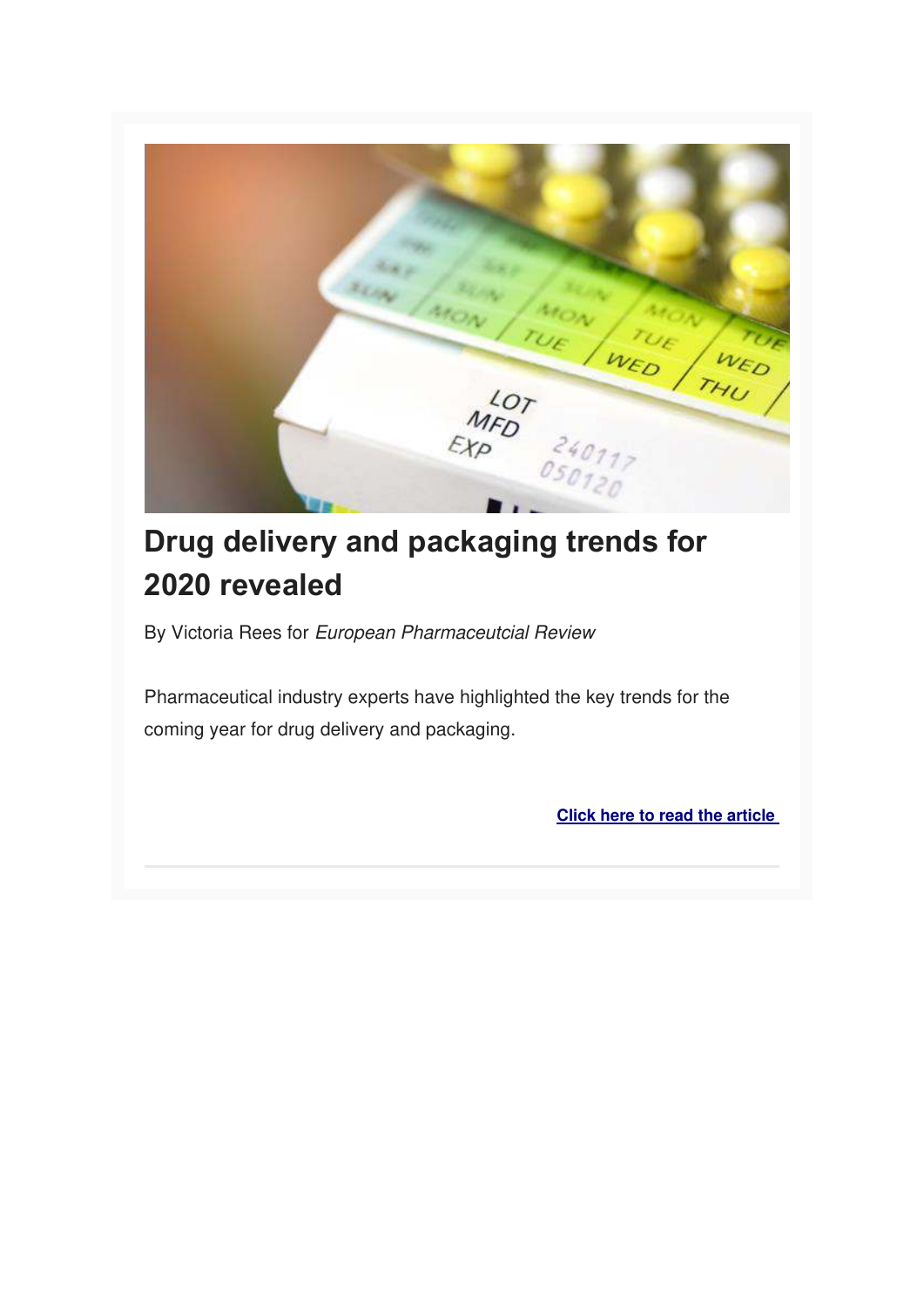

## **Top 10 regulatory issues affecting pharmacy industry**

By Susan Hunneyball for PharmaField

With 2019 almost over and 2020 rapidly approaching, Susan Hunneyball offers her top 10 regulatory issues affecting the pharmacy sector.

**[Click here to read the article](https://pharmafield.co.uk/healthcare/top-10-regulatory-issues-affecting-pharmacy-industry/)**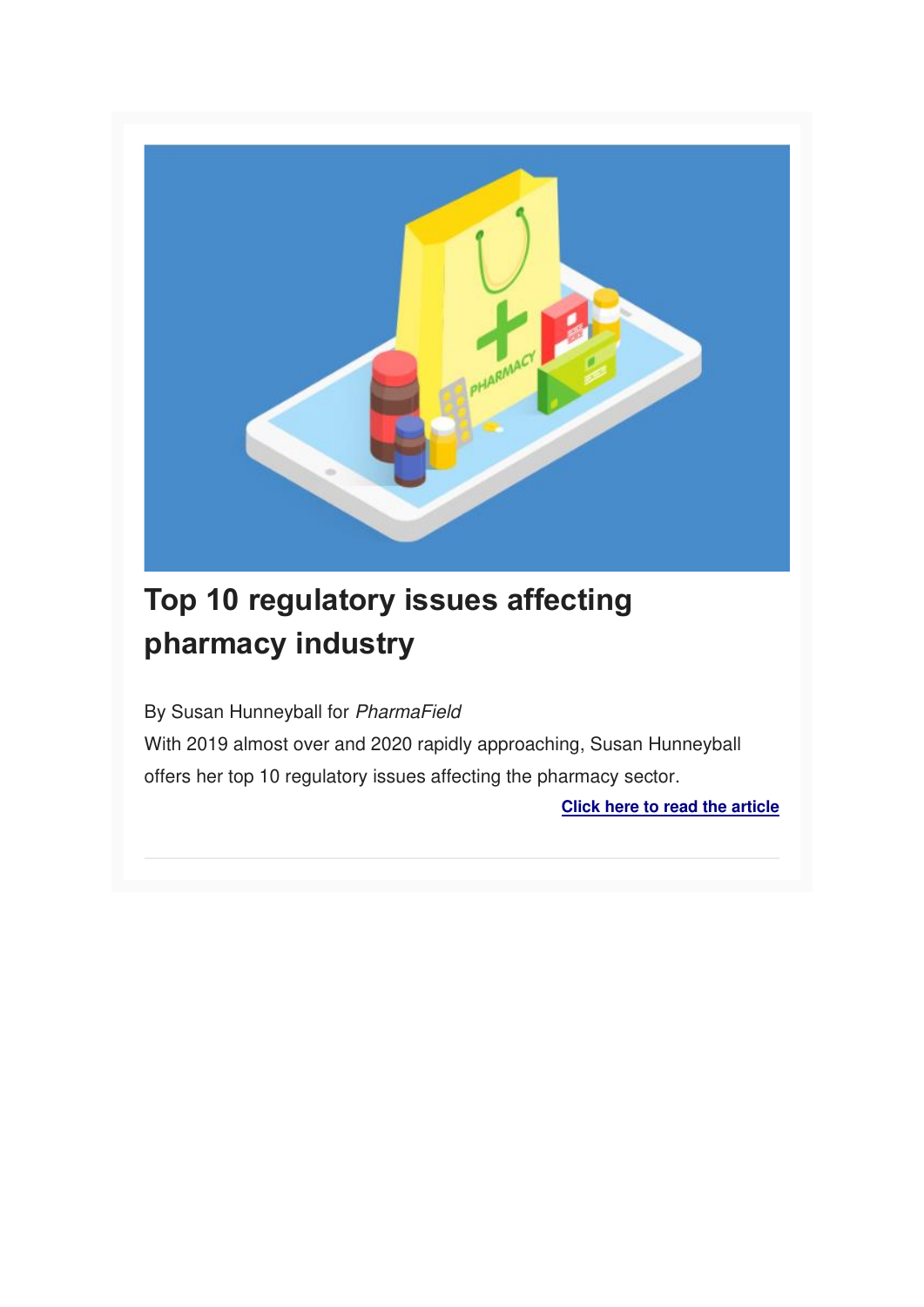

"This year will bring continual shifts in how healthcare is delivered"

## **Wholesalers: Supply could come under unprecedented pressure in 2020**

By Martin Sawer for Chemist  $+$  Druggist

The UK must not miss out on EU initiatives to help ease medicine supply pressures after Brexit, says HDA executive director Martin Sawer

**[Click here to read the article](https://www.chemistanddruggist.co.uk/opinion/wholesaler-body-hda-2020-medicines-supply-pressure)**



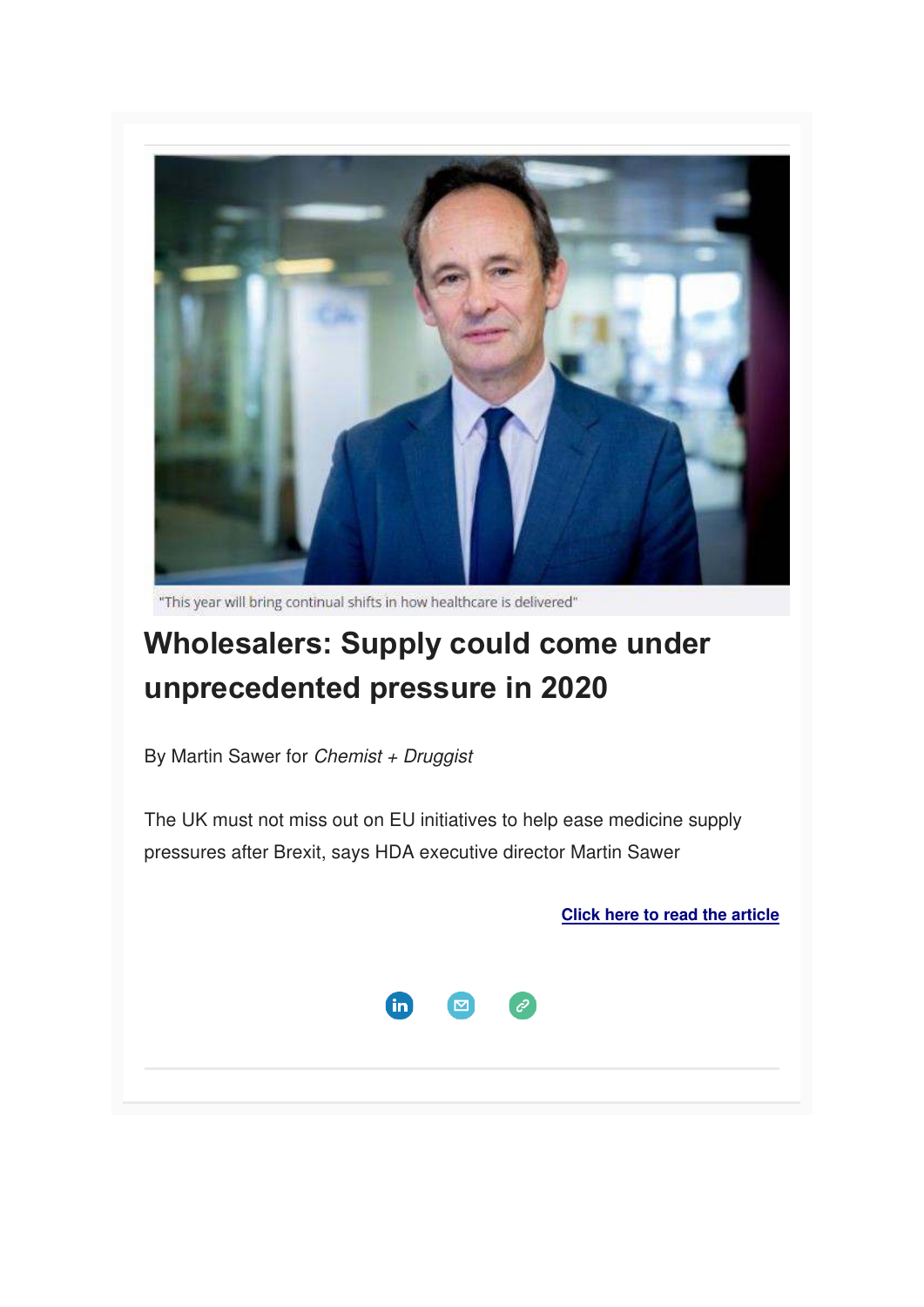## **Executive Briefing: read offline**

## **Top 20 Complexity Management Tips Stephen McIndoe Andrew Love**

Why does Packaging Complexity occur?

Many healthcare product companies have broad product portfolios that they are selling in multiple markets. Beyond the US and big five European markets, sales volumes can drop dramatically for individual SKUs. Even within those markets, portfolio expansion and specialised products can result in low volumes. These effects result in an explosion of packaging components of ever decreasing volumes, creating a significant overhead cost (often referred to as a 'hidden factory') to manage and maintain, and reducing run times on packaging lines. We have seen healthcare product companies where >50% of their SKU portfolio have daily sales volumes of less than 30 packs, yet where packaging batches supply years of stock. So why does this happen? We suggest four main root causes:

1. Maximising the sales value of the portfolio

As margins are squeezed and new blockbusters are becoming increasingly difficult to find, healthcare product companies are focusing their attention on maximising the value that they can extract from their current assets. One of the significant ways they can achieve this is to create and launch as many existing product variants, in as many markets, through as many channels as possible. For many companies this represents a significant change of strategy as traditionally they would have focussed their attention on a few large products in the larger volume markets.

2. The move to higher value, lower volume products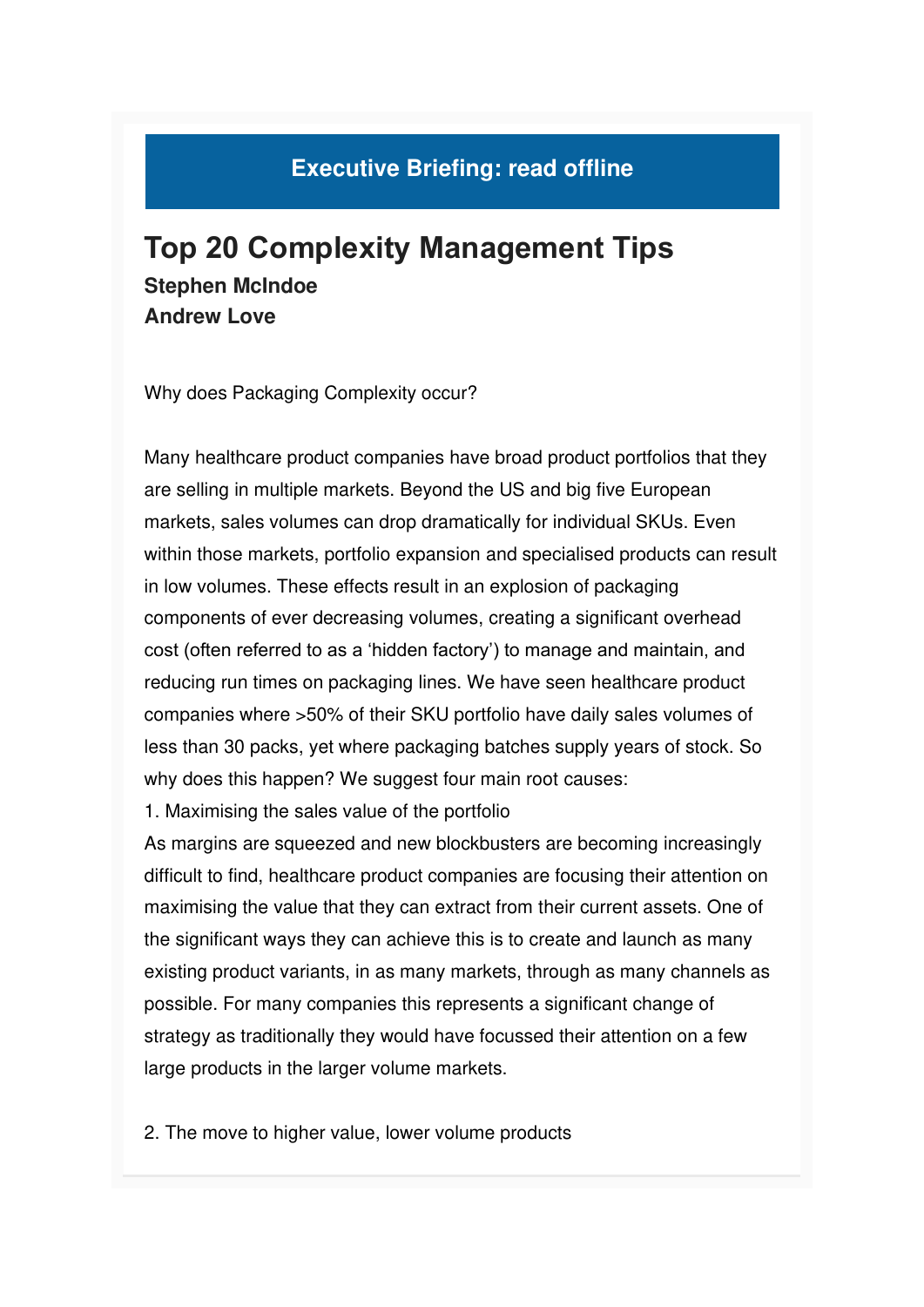Many new products coming to market are for treating more complex conditions with increasingly tailored therapies. Whilst these products may be very high value, the product volume is typically much lower than traditional pharmaceutical products. Moreover they often have complex dosing regimes, devices or combination products that require specialist and complicated packaging.

#### 3. Legislation and regulation drivers

Legislative and regulatory requirements are continually becoming more stringent, e.g. Braille, font size, authentication, tamper evidence etc. The requirements and development of this legislation is not harmonised across all of the different legislators globally, and in some cases it could appear that any effort to harmonise is met with a counter requirement for differentiation. This not only results in added complexity through new features having to be added to the packaging, but those requirements being necessary for some markets but not others (yet a product may be packed for all markets on the same packaging line).

#### 4. Local requirements and preferences

Requirements here can fall into two groups – necessary requirements to meet the needs of the market e.g. language, and local marketing and historical preferences e.g. a 28 or 30 tablet blister count. Some of these are captured in local regulation and it can be difficult to differentiate between what is a 'must have' and what is a 'nice to have'. But even where it is not a mandated requirement, it can be very difficult to shift a local preference

Packaging complexity creates a number of consequences for healthcare product companies and their customers. These include:

#### 1. Compliance issues

It is essential that the correct products and components are supplied to the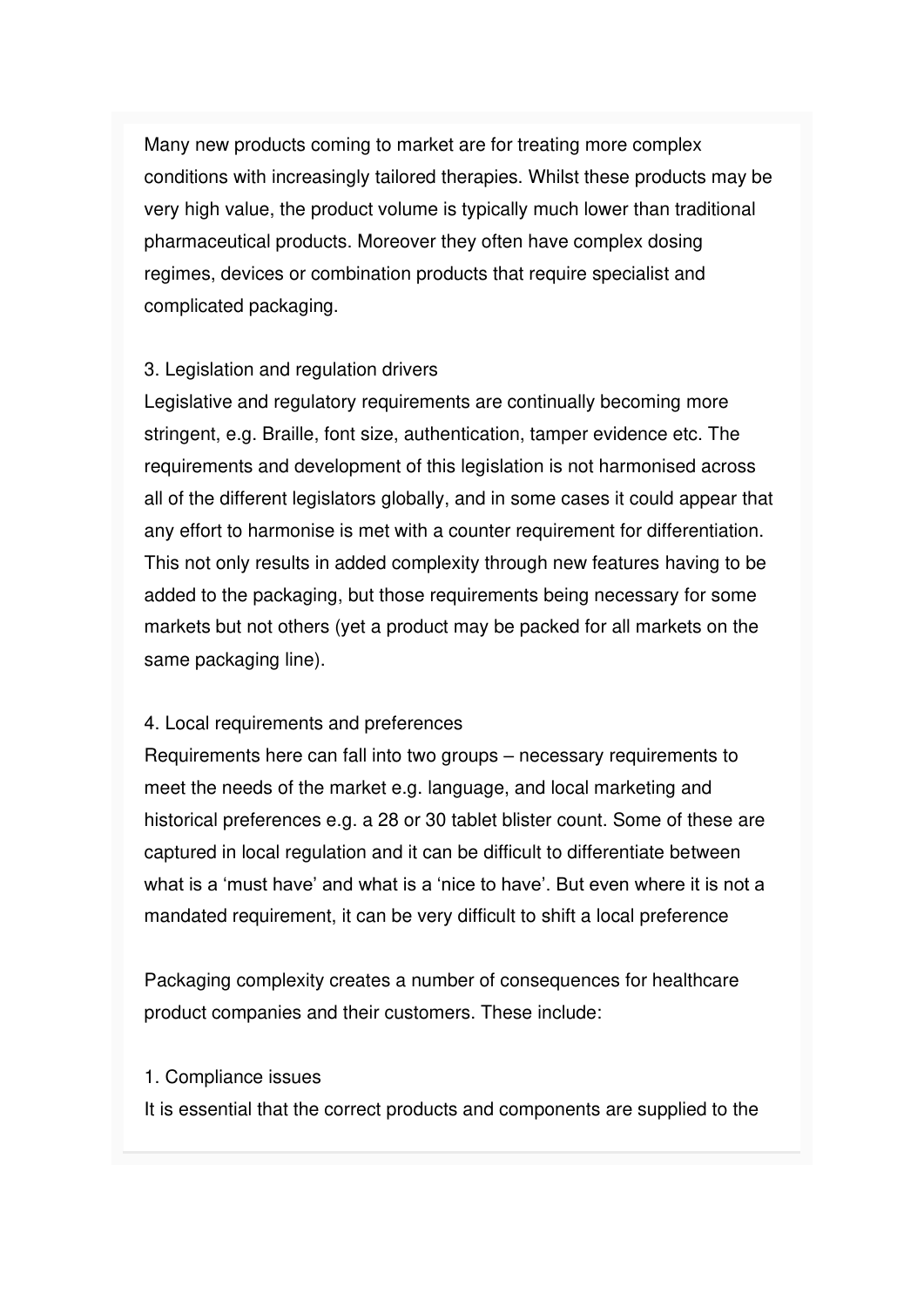correct markets with the latest approved product information. With an everincreasing portfolio complexity, exercising appropriate jurisdiction control over what is supplied where and when gets ever more difficult. Also, many companies have tried to overcome the complexity of supply to the smallest markets with standard 'general export' type packs, only to find unexpected and uncontrolled local repacking or over labelling activity e.g. where standard leaflets are replaced with locally sourced local language ones. These sorts of practices obviously present an unacceptable compliance risk if not managed effectively.

#### 2. Lost commercial opportunities and product unavailability

Sometimes the financial trade-off between the supply of a unique variant to a specific market versus the cost of supply doesn't merit selling that product in that location. Whilst that may be considered a victory in minimising complexity, it is a lost opportunity due to an unsuitable supply chain and there are patients in that country that don't have that product or product-form available to them. It is therefore a bit of a hollow victory, and if the company had more cost effective capabilities to supply and maintain such variants, this could have been avoided.

#### 3. Manufacturing inefficiencies

Small volumes obviously mean small pack runs and lots of change-overs. This is generally counter to the objectives of a packaging operation, whom are measured on cost of goods, production efficiencies and line utilisation. We have seen many examples where the packaging line spends more time being changed over than actually producing product. Complexity can also create needs for specific additional tooling, equipment and hand finishing.

#### 4. Support function inefficiencies

In addition to manufacturing inefficiencies, there is a whole 'hidden factory' in the support functions supporting the product and component range e.g.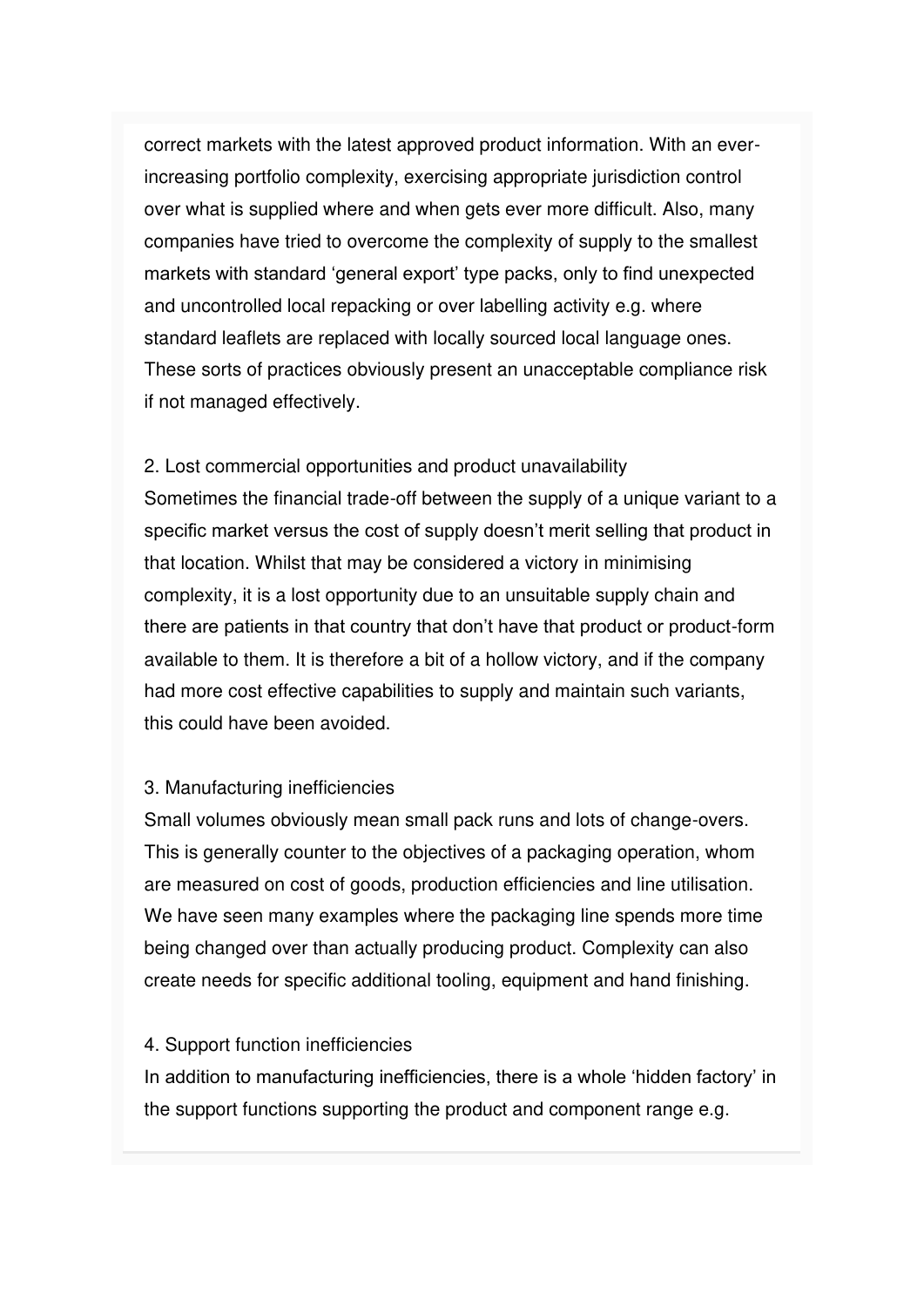additional regulatory staff maintaining licenses and product information, increased volumes of artwork change, more purchasing activity, more warehouse space. This is often invisible and not considered in the cost of supply.

#### 5. Obsolescence

There are two main types of obsolescence (where materials are no longer fit for use) that we would consider; packaging components and finished product. Economic order quantities can mean that the volumes of packaging components purchased have a disproportionate amount of forward cover versus the typical rate of change of those components. Therefore high amounts of materials can be written off when components are changed. Similarly, high inventories of low sales volume finished pack stock, caused by minimum packaging line order quantities risks obsolescence due to shelf life expiry, causing either product write-off or repacking.

So why is packaging complexity necessary? We would suggest there are two main reasons:

• Market access: you cannot sell the product in this market without meeting these specific requirements, whether they be legislative or not.

• Commercial advantage: providing these features gives an advantageous position in the market and the incremental impact on cost of goods is outweighed by the commercial benefits obtained. So some complexity may be considered 'good complexity' because it presents value in terms of the financial return from the sale of the product. The key is to learn how to cope efficiently with this 'good complexity' whilst developing methods to control the other type of complexity – the 'bad complexity'. Unfortunately there does not seem to be any 'golden bullet' that will help you to do this easily. Rather, there are a series of techniques that can be applied across the portfolio to manage the complexity and create an optimal portfolio. In the following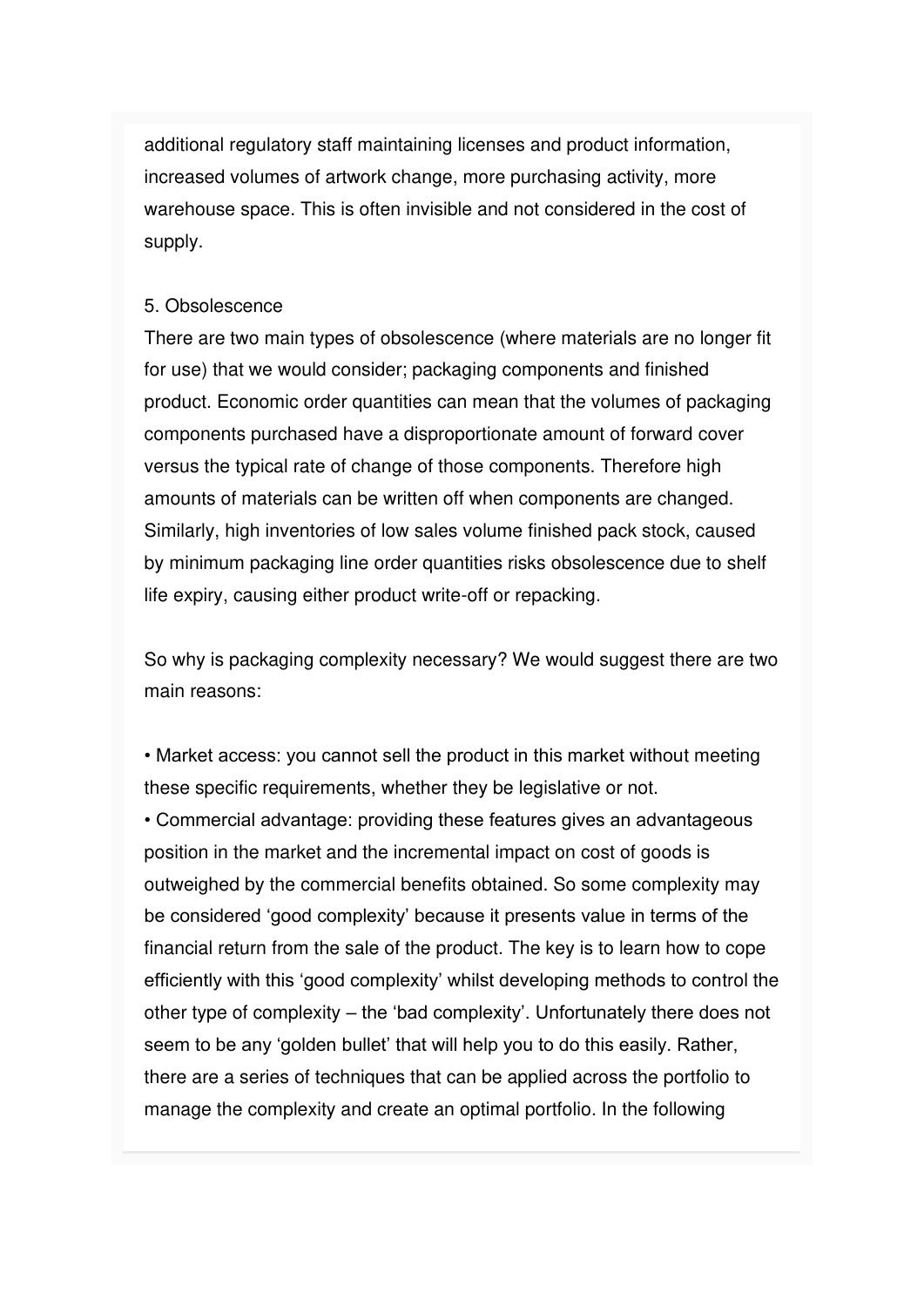pages we will outline a series of tips for how to do this. These are broken into two sections:

Part 1: Techniques to control non added-value complexity and, Part 2: Techniques to cope with added-value complexity

1. Understand the product/therapy strategy and value of complexity Is the commercialisation strategy for the product and therapy and the subsequent value of complexity understood?

Discussion: Different products will have different requirements for the complexity of the packaging componentry and SKU portfolio. This can be driven from many factors, including but not limited to:

- Therapeutic, titration and dosing requirements
- Unmet medical needs
- Legislative requirements of the countries the product will be marketed in
- Competitor activity and the competitive environment
- Commercialisation strategies for the product
- Market positioning and product cost profile
- Product lifecycle, line extension and patent expiry strategies
- Combination products, starter packs, special usage requirements and other opportunities to drive adherence and assist patients and healthcare providers
- Product protection, temperature and security requirements
- Local dispensing requirements

Prior to undertaking any complexity optimisation activities it is important to understand and document these requirements to:

- a) Ensure they are clearly defined and met.
- b) Ensure they are maintained as needed.
- c) Ensure appropriate control can be provided to prevent further nonessential requirements emerging.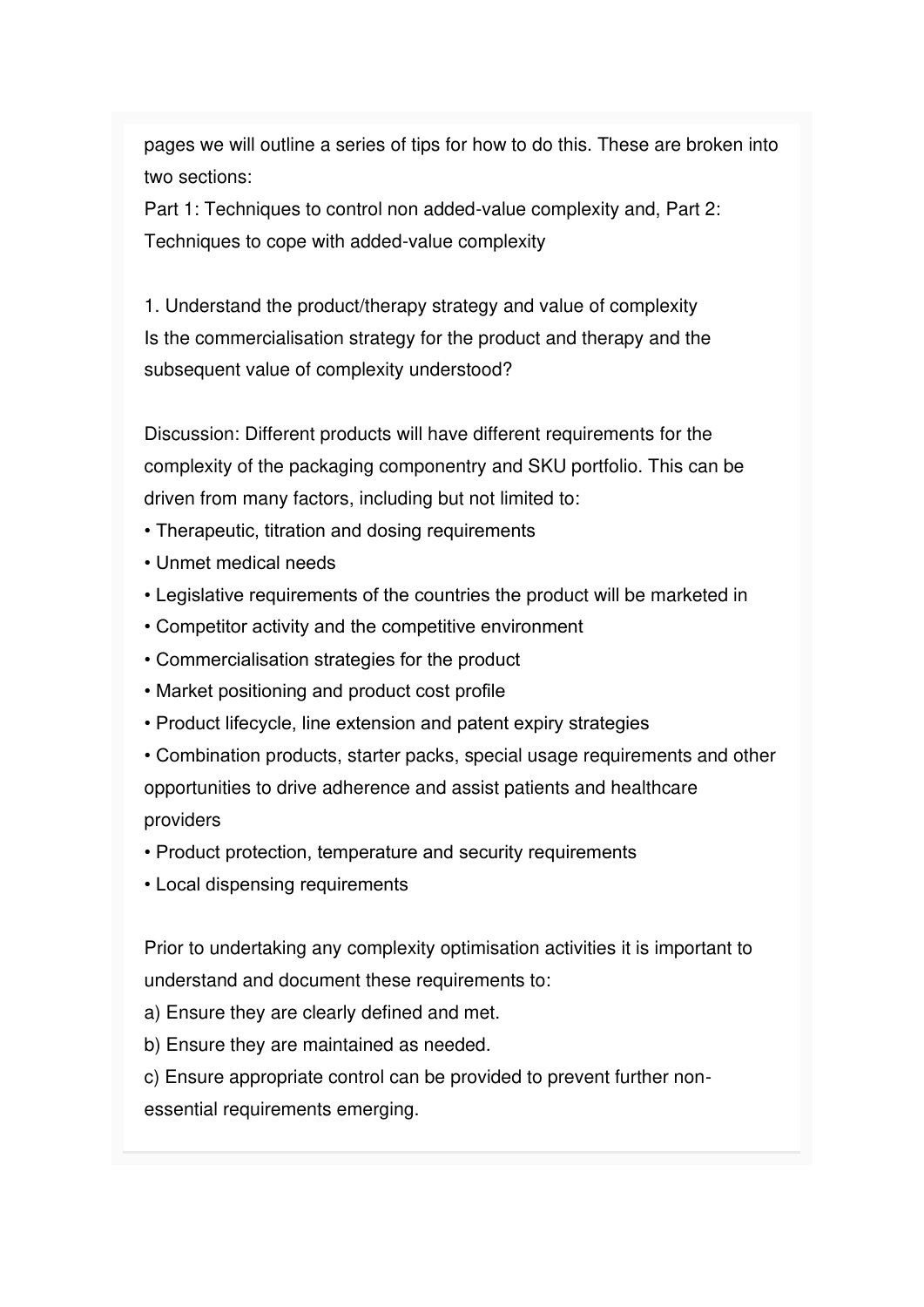#### 2. Understand the portfolio, volumes and lifecycle of SKUs

Is the portfolio, volumes and lifecycles of your SKUs understood? Discussion: The next step in a complexity reduction activity is a detailed understanding of the target SKU portfolio. The scope of this may be certain brands, geographic areas, supply chains or perhaps your entire company portfolio. For the chosen portfolio, you will need to understand:

• The description of each SKU – product, dose form, strength, volume.

• Where are they supplied from, which market(s) are they supplied to, which distribution lanes are used?

• What is the subsequent component range? • What are the SKU volumes?

• What is the financial contribution of each SKU?

In addition, it is important to understand where each SKU is on its product lifecycle; are volumes increasing or decreasing. Typically, products go through a standard lifecycle: launch, growth, maturity, and tail off. The value of portfolio complexity often varies through this lifecycle. Therefore, it is important to understand where a product is on its lifecycle as products where the volumes are likely to increase need to be considered differently from tail products where the volumes are declining.

3. Clear approval and control processes for portfolio changes Do you have clear approval and control procedures for adding and removing SKUs from your portfolio?

Discussion: Firstly, do you have the appropriate cross-functional governance to ensure that all relevant impacted parties are engaged in the decision making and represented appropriately at a senior level? Failure to have a balanced governance will likely result in sub-optimal decisions and low levels of buy-in. Secondly, do you have a clear set of principles endorsed by the senior governance team to manage the portfolio? These define the 'rules of the game' and set the criteria that decisions should be made against. Thirdly,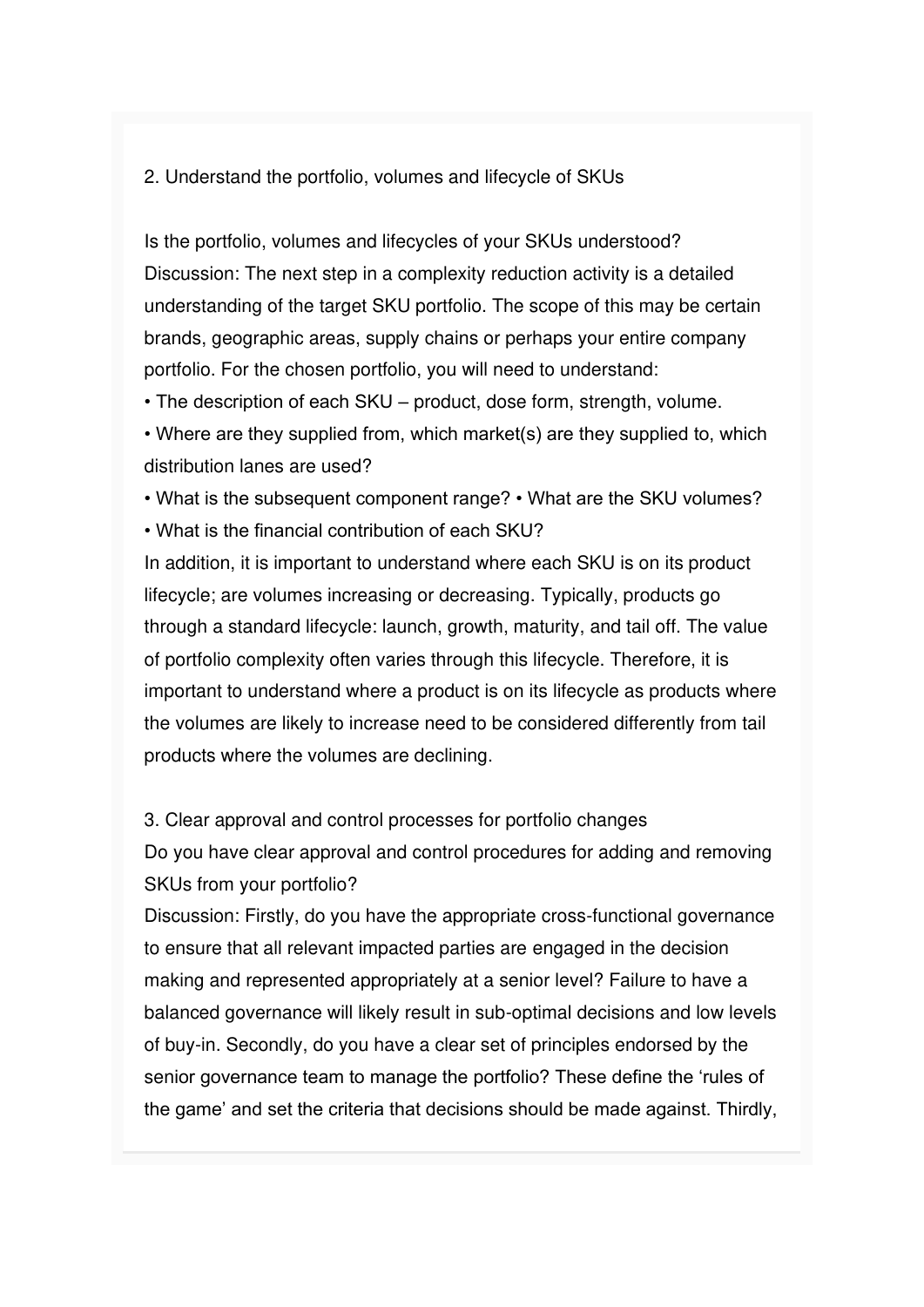do you have rules and processes in place for adding or deleting SKUs and components. These processes need to ensure that the decision making hierarchy aligns with the complexity of change occurring. Processes should also include routine reviews of the portfolio (see Tip 4). Finally do your processes ensure that the costs for change are considered in decision making and preferably charged to the groups in the organisation driving those changes, for example charging the cost of artwork change to the originator?

#### 4. Prune the portfolio regularly

Is there a regular process to review the portfolio and prune unnecessary or non-performing SKUs?

Discussion: The performance of the portfolio is dynamic, changing due to many environmental and lifecycle factors. Therefore a review process should ideally be performed on a routine and repeating basis to maximise the effectiveness of the portfolio. The review should be designed to categorise the portfolio. One way we would suggest is these three groupings:

Capitalise: the best performing SKUs, contributing the majority of revenue, where sales effort should be focussed to maximise return.

Control: SKUs that should be maintained in the portfolio, either because; volumes are growing, but not yet providing revenue to get to the next category; volumes are in decline, but not yet critical; or they provide portfolio support to other

Capitalise SKUs. These SKUs should be monitored to ensure on-going viability.

Challenge: SKUs with low volumes and/or low revenue. These SKUs should be subject to challenge to remain on the portfolio, either being discontinued, substituted or shared with other markets. Two things to consider carefully:

• When substituting SKUs, ensure the financial benefit exceeds any potential lost sales.

• Small incremental reductions in the portfolio can have little effect on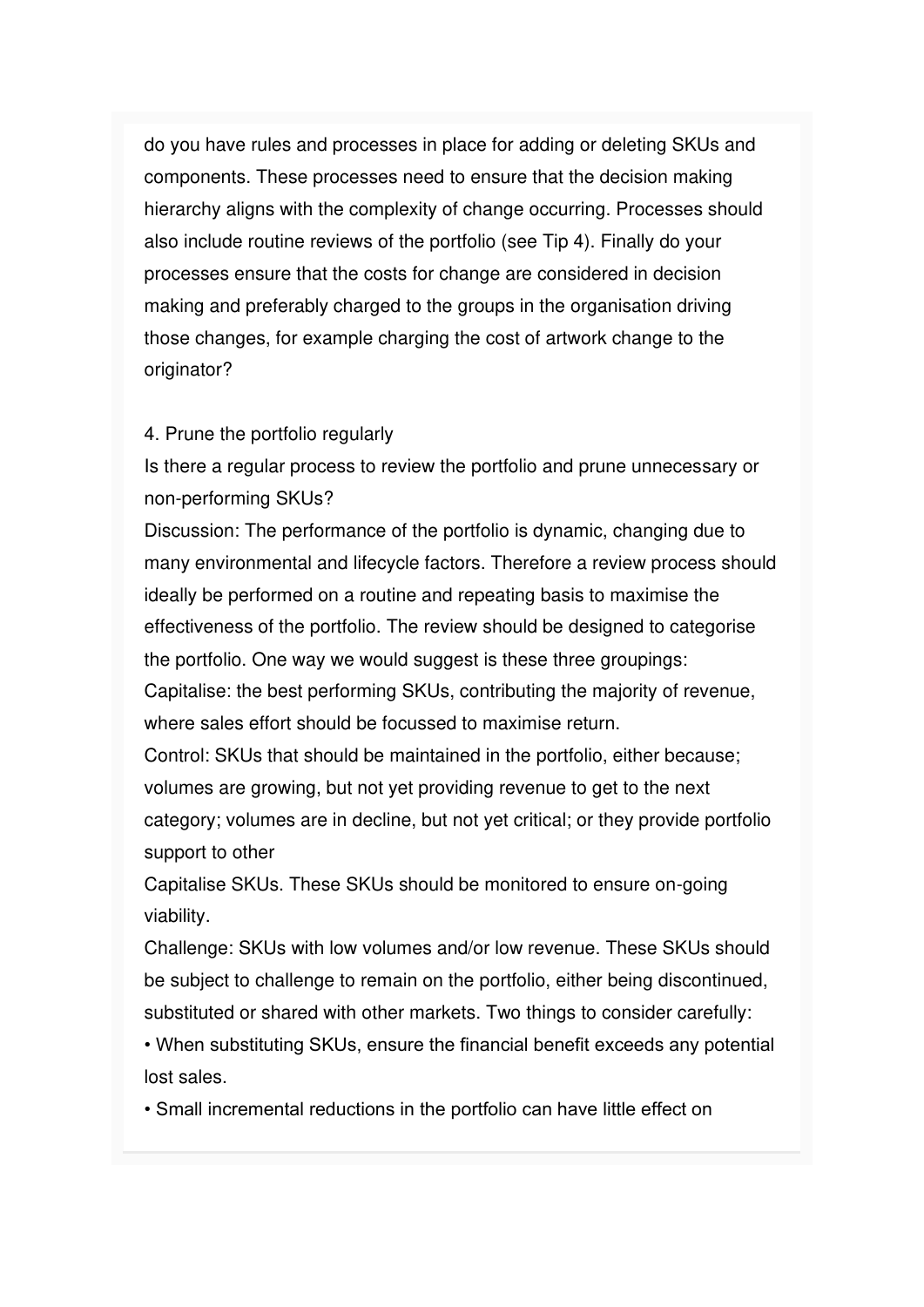complexity at supplying sites. Savings are often only generated when lines or facilities are rationalised or eliminated.

#### 5. Control brand variation

Do you have a process to control the brand image and prevent unnecessary or undesirable proliferation of brand designs?

Discussion: It is not uncommon for companies to have a range of brand images that have arisen historically:

• Locally generated brand names and brand images.

• Response to local market regulations requiring unique local naming or branding.

• Legacy brand images from acquired companies who once marketed the product in a specific country.

• 2nd brands or co-marketed products. If standard brand images and packaging artwork designs can be maintained, it presents the opportunity to take a template approach to artwork, improving efficiency and reducing risk or error. This is discussed further in Tip 7. Many companies now exercise strict control over brand images and packaging designs at a global or regional level, to ensure they present a common identity to consumers. It is extremely difficult to rationalise brand images after the event due to regulatory constraint and consumer resistance and therefore clearly defined and mandated brand guidelines are an important tool in controlling brand variation up front.

#### 6. Control platform sizes

Do you define and maintain a set of standard platform sizes? Discussion: Components can come in multiple sizes and shapes and the challenge is how these can be controlled to an optimum number. Your approach to this will be heavily impacted by your supply chain design. • If you have a few global or regional factories, rationalisation can be targeted at a local level.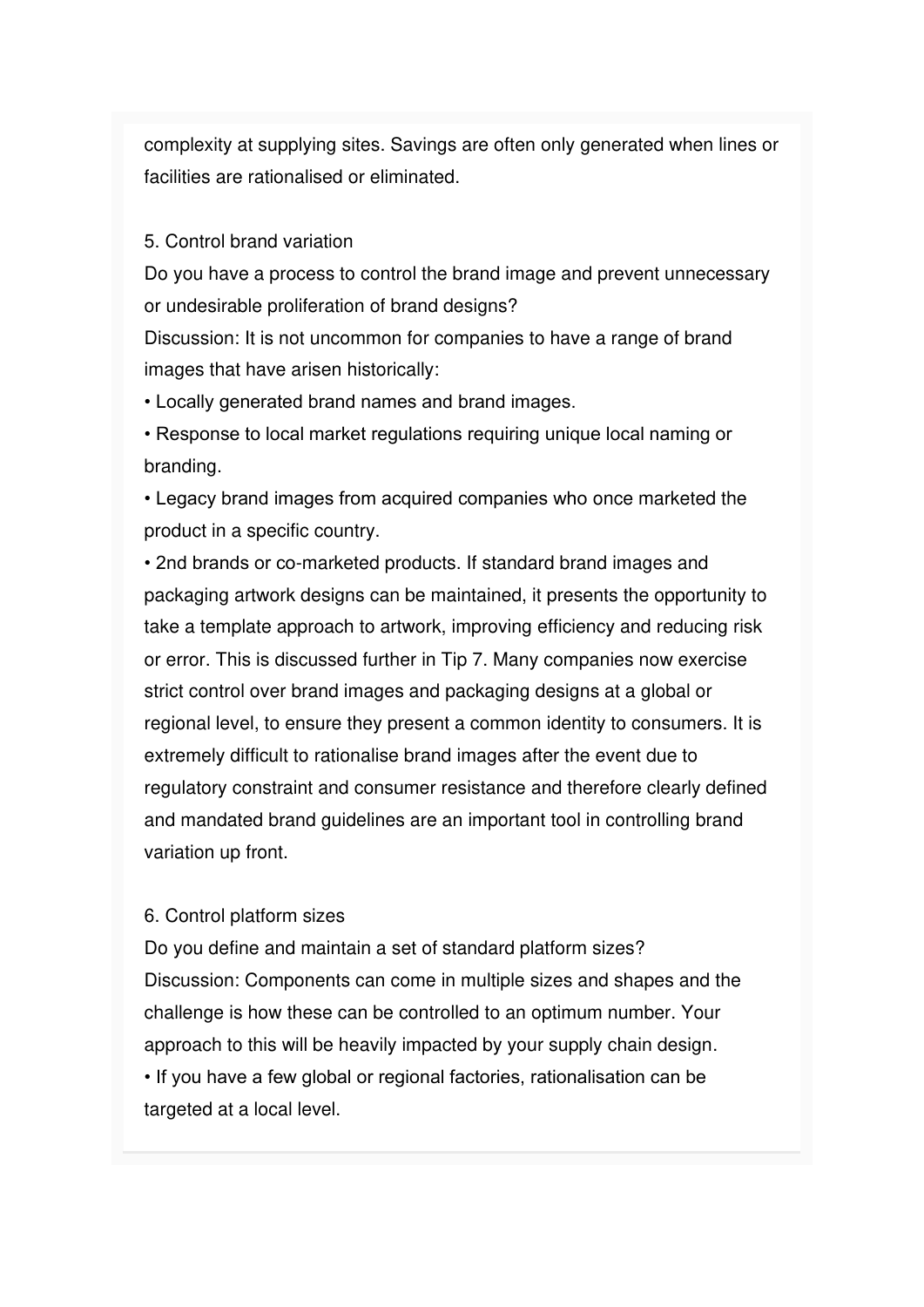• If you have a high number of factories supplying multiple dose forms to many markets, you will be presented with a significant number of interdependencies making rationalisation more challenging.

• If you purchase finished products from 3rd parties, you may be restricted to each supplier's standards.

Many companies will have combinations of all of the above, so your approach may be global, regional or by product/supply chain. For printed packaging components, the challenge is to reduce the range down to the smallest practical number of profiles. This gives less profiles to manage and will aid line change-overs. It is also a pre-requisite for most types of late customisation. Platform sizes are normally driven by the size of primary components and so it is often best to start with a rationalisation of primary component sizes and shapes to reach an optimum range of platforms. For other components, such as spoons and measuring cups, try to rationalise to the minimum number of variants.

#### 7. Standardise artwork templates and layouts

Are there standard templates and layouts for artworks? Discussion: Standardising the brand image, packaging artwork design and component sizes, permits the use of standard artwork templates and layouts. In this approach, global or regional templates can be created including all of the standard design content. Areas for specific market or regional content can be provided on the artwork and these can be populated when specific local variants are required, either creating market specific artworks or as part of an on-line printing activity with semi-finished components. This saves having to create a completely new artwork every time, which has obvious compliance benefits. It also ensures that areas such as overprint areas are always in the correct locations. Furthermore it facilitates using tools to automatically add content to the template and automatically create the artwork.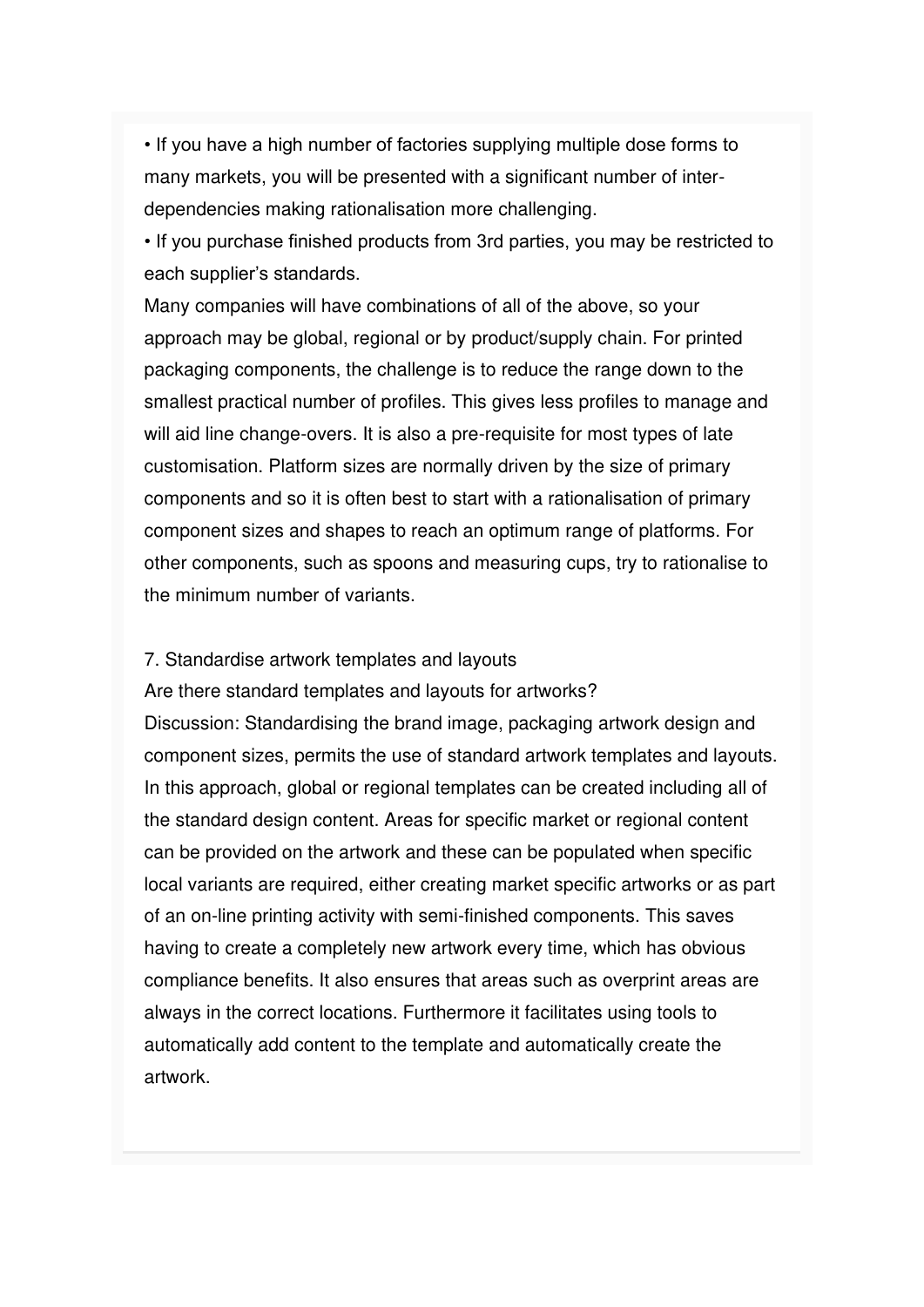8. Minimise fonts, illustrations and graphical elements Are there defined standard fonts, illustrations, and graphical elements? Discussion: Artwork content such as fonts, illustrations and other graphical content can provide hidden sources of complexity. It is common for companies to build large ranges of content that needs to be stored, maintained and updated. Proliferation of fonts may not seem significant, but licenses need to be managed and fonts need to be assured to ensure accurate replication across different platforms and machines. It also results in dilution of the brand image. To control fonts, a defined house style set of fonts should be mandated within the corporate and brand guidelines with clear processes for the introduction of new fonts. Similarly, illustrations and graphical elements should be held in controlled libraries with standard images for particular uses.

#### 9. Share components or packs

Are you maximising the opportunities to share components or finished packs?

Discussion: Shared components and packs can provide a great opportunity to increase component and pack volumes. However to make this happen it is necessary to identify markets and products that can successfully share components or packs. There are a number of criteria that you should consider when looking to group markets for sharing. These include geography, languages, regulatory rules, regulatory approval timelines, and sale price. Choosing markets to share products needs to be considered carefully as it requires close collaboration between those markets when changes are being implemented. Therefore it is better to have consistent groupings of markets rather than vary the sharing groups by different product. Standard market groupings also simplify the 'where used' assessment during the change impact assessment. A significant challenge with shared packs comes when there are different approval timelines or locally driven changes. This can result in more than one version of the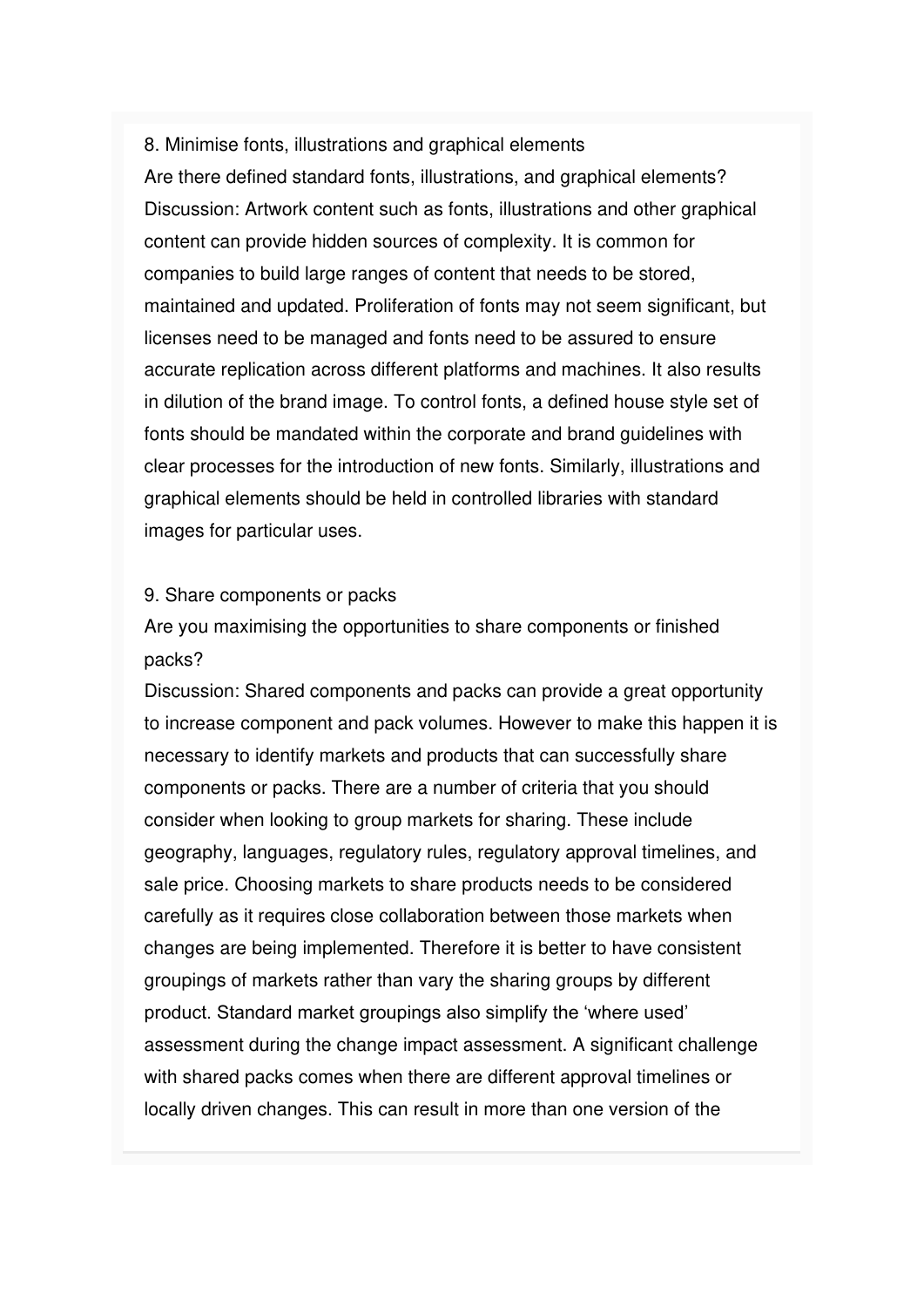shared pack being required; effectively driving you back to market specific packs.

#### 10. Bundle changes

Are you maximising the opportunities to combine changes to minimise the frequency of changes to components?

Discussion : The concept of 'bundling changes' is the grouping of multiple different changes affecting the same pack or component together to change the pack only once. An analogy that many of us are familiar with is that of road repairs. How often does the water company dig the road up one week, for the gas company to come and dig it up again a week later? The purpose of bundling changes is to minimise the frequency of change to components by coordinating changes together. To be able to do this, you need to have an understanding of all of the parts of the organisation where changes can be triggered from, and a single shared forecast of required pack changes for each product. This is often maintained by the product strategy team, giving visibility of who wants to change what and when. It is also necessary to understand which changes have mandatory timelines and which changes have latitude in timing so that they can be combined. One of the biggest challenges in managing bundled changes is keeping dependencies aligned, particularly if some of the deliverables are outside of your control. To assess how well you are managing to bundle changes, measure the frequency of change for each brand, country, SKU and component type to look for opportunities to improve.

#### 11. Plan for runners, repeaters and strangers

Do you have capability to supply product with different order and volume profiles – runners, repeaters and strangers? Discussion: Products can be classified into three groupings:

- Runners: products that are produced very regularly.
- Repeaters: products that are produced or packed frequently, but not every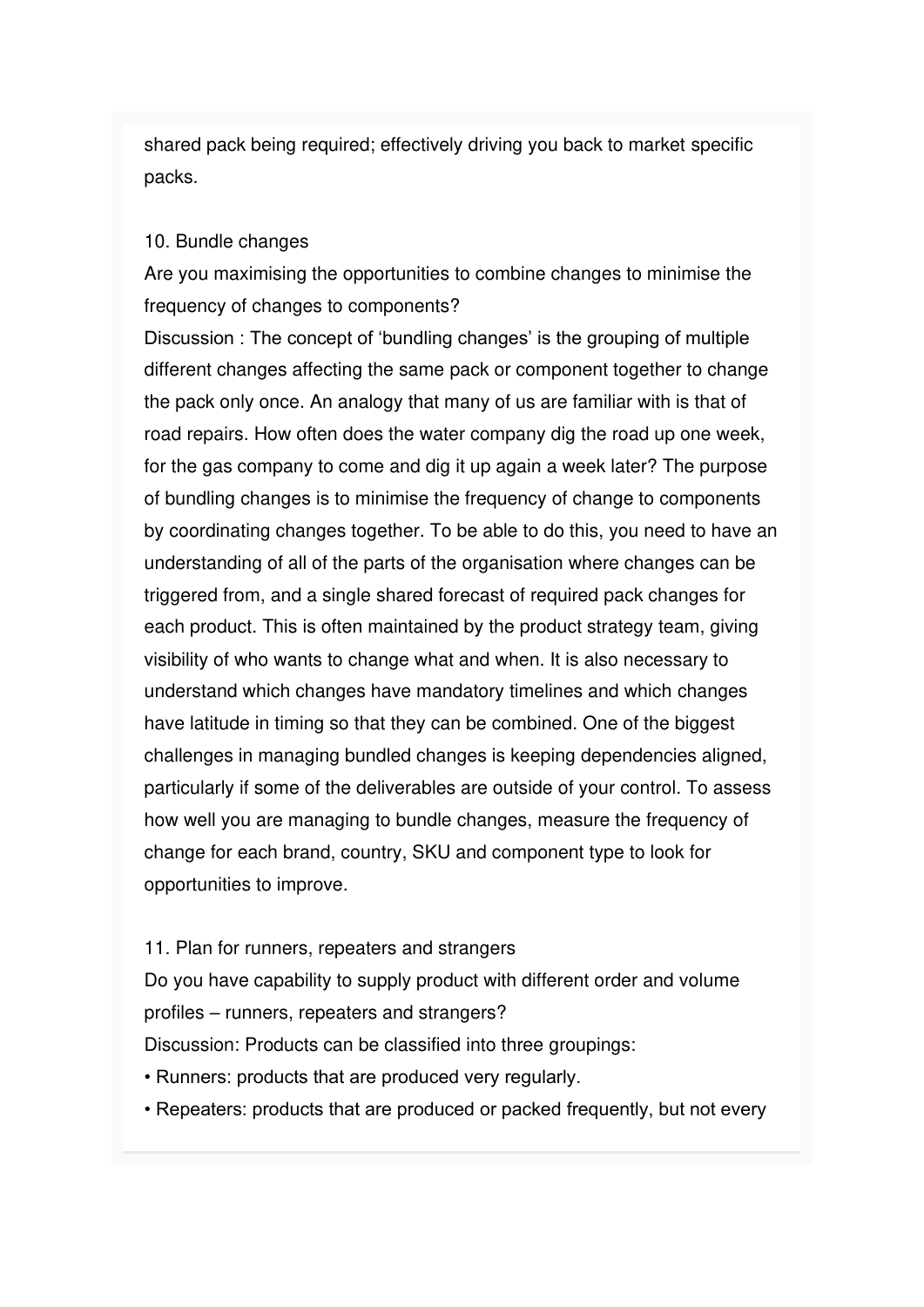week or month.

• Strangers: products that are produced very infrequently. The concept of runners, repeaters and strangers provides an excellent method for production scheduling and supply chain management. Runners typically provide the bulk of the stable packaging volume permitting high line run times and often dedicated equipment. Repeaters don't justify dedicated equipment, but occur frequently enough to allow scheduling with runners and still packaged in reasonable batch sizes. Strangers present a greater challenge as their infrequent nature and small overall volume make them challenging to build into the production schedule, produce in economic batch sizes and manage component supplies. Supply sites will normally have to produce products for all three groupings, and increasingly an individual brand can have all three types of product. It is therefore necessary to have the capability to schedule and pack all three. The application of many of the techniques in this booklet to minimise variation, increase pack or component sharing, or introduce postponement or late customisation techniques can assist in managing the disruption created.

12. Manage order quantities of components and finished packs Have you got processes to effectively manage order quantities of components and finished packs?

Discussion: Considering the previous tip on runners, repeaters and strangers, it is important to consider how volumes of components and finished products are managed through the supply chain. Packaging operations are under high degrees of pressure to maximise efficiency. Where high volume runner products are present it is easy to produce in economic batch sizes and purchase commercially advantageous volumes of components. However with stranger products, the preferred packaging batch sizes can often result in high levels of inventory of finished packs which are at risk of obsolescence through shelf life expiry. Often this results in repackaging activity to move product from one market to another prior to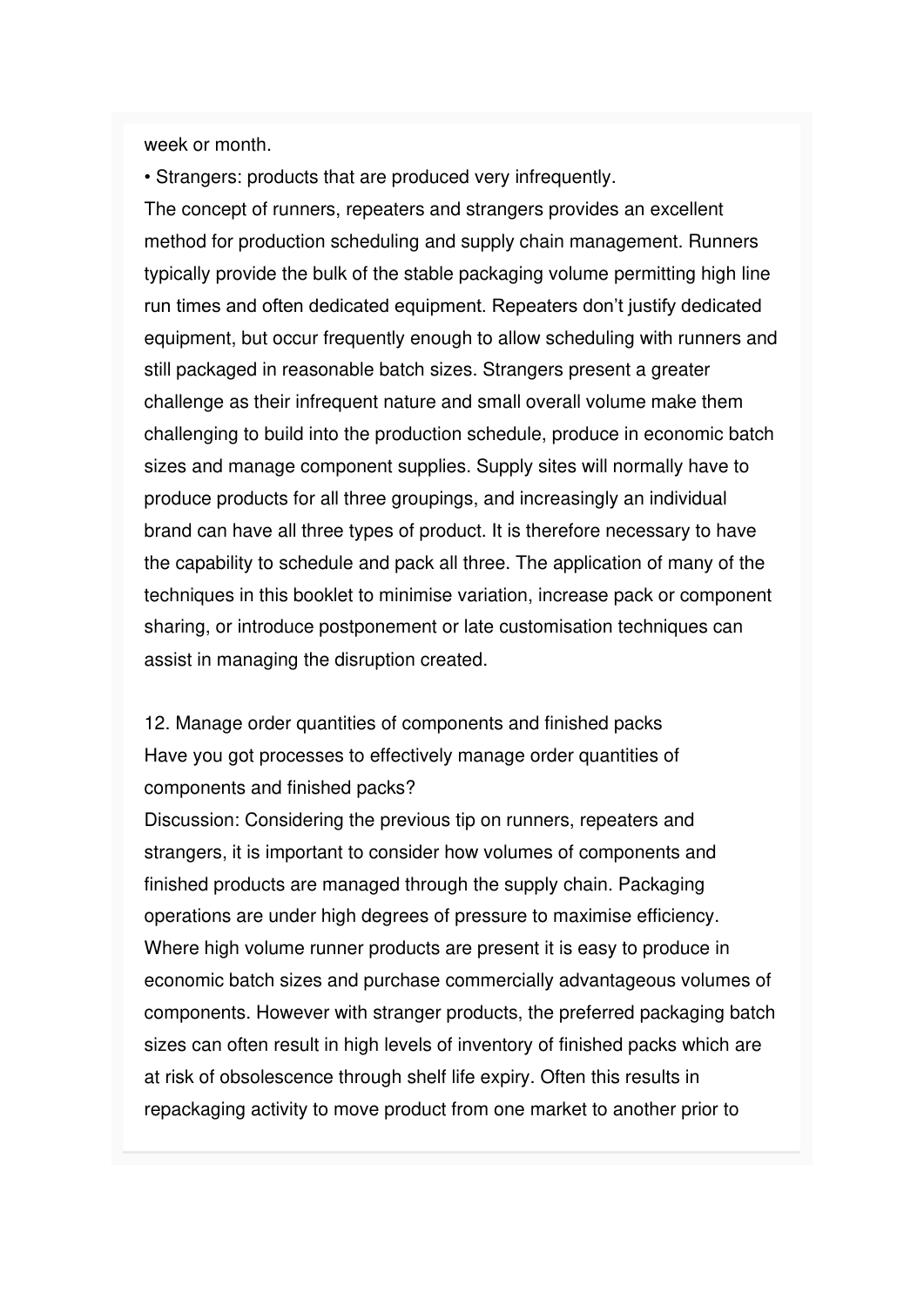expiry. In addition the economic order quantities of packaging components can often result in high stock levels of components that have to be written off when a pack change is required. It is therefore important to manage two dynamics to minimise the risk of obsolescence:

1. Maximise the order volumes through pack or component sharing or postponement or late customisation techniques to increase stock turns.

2. Consider the whole activity cost in setting economic batch and order sizes and thus reduce the batch and order volumes.

#### 13. Postponement

Can you postpone customisation to as late as possible in the supply chain? Discussion: There are a number of definitions of postponement, but the one we will use here is the delaying of customisation of a product until as late as possible in the packaging operation. There are many examples of this:

• Filing blank bottles or cans for stock and labelling when fulfilling a specific order.

• BIB/BOB (blisters in boxes, blisters out of boxes) e.g. producing standard blisters for stock and packing into cartons at a later stage to create market specific packs.

• Assembling different combinations of standard components to create a unique pack variant for a specific market.

In all cases it can be seen that the goal is to keep the product as standard as possible for as far through the packaging operation, and then only make it market specific at the latest possible operation, perhaps against a specific market order. This can present a number of challenges for most operations: • Additional quality system control to manage intermediate handling and

subsequent further packaging operations.

• With fill and pack lines it can be necessary to remove the product part way through the operation and then run it down the line again at a later time to complete the packaging.

• Hand packing can be required for the final assembly of small batches.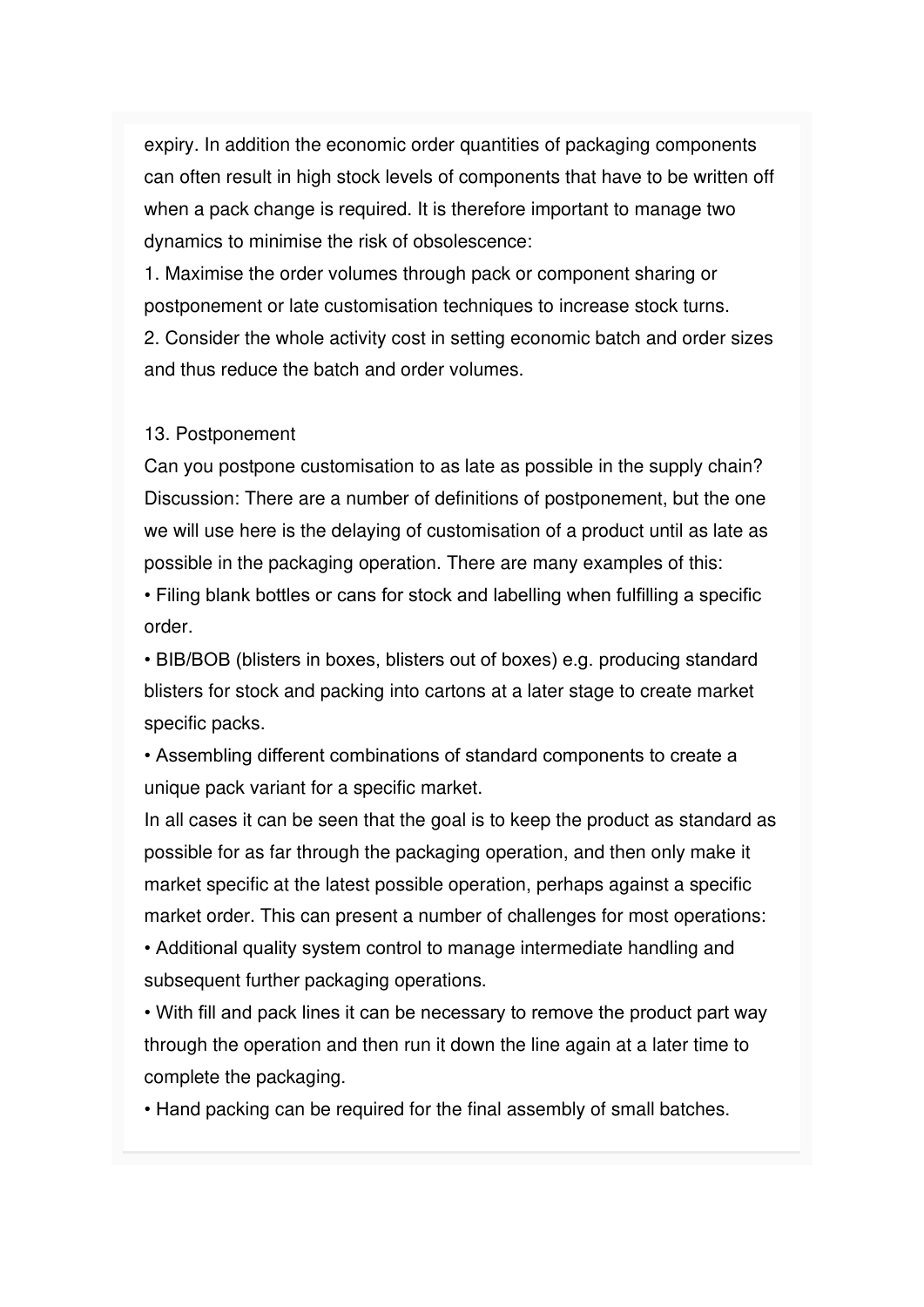• The design and characteristics of some products and components makes it very difficult to avoid making market specific until late in the process.

#### 14. Late Customisation

Can you late customise components and products?

Discussion: Our definition of late customisation is the physical modification of standard components and products to add features or information, making them product or market specific. Examples would include on-line printing of content and over-labelling and may be undertaken downstream of the packaging facility. On-line component printing is becoming increasingly common, but depends upon the type of component and information required: • On-line printing of foils and labels is often undertaken, particularly if only requiring black ink.

• Equipment for near-line short-order printing of leaflets and booklets is becoming available.

• On-line printing of multi-colour cartons (particularly preglued) is more complex with fewer examples, although digital presses are increasingly used at print suppliers for short runs. Over-labelling can vary between simple printed labels (pharmacy labels) to complex labels (e.g. including sealed pouches for leaflets). A few considerations with late-customisation and overlabelling:

• How do you assure the quality of print for all components? A missing decimal point could have significant consequences.

• How do you ensure the line speeds are not significantly impacted? Is nearline printing a better option?

• Do on-line printing machines require different artwork files or formats? Where are these files stored and how does that impact your artwork process and system uptime?

• Can your MRP system provide the necessary breakdown of SKUs and components?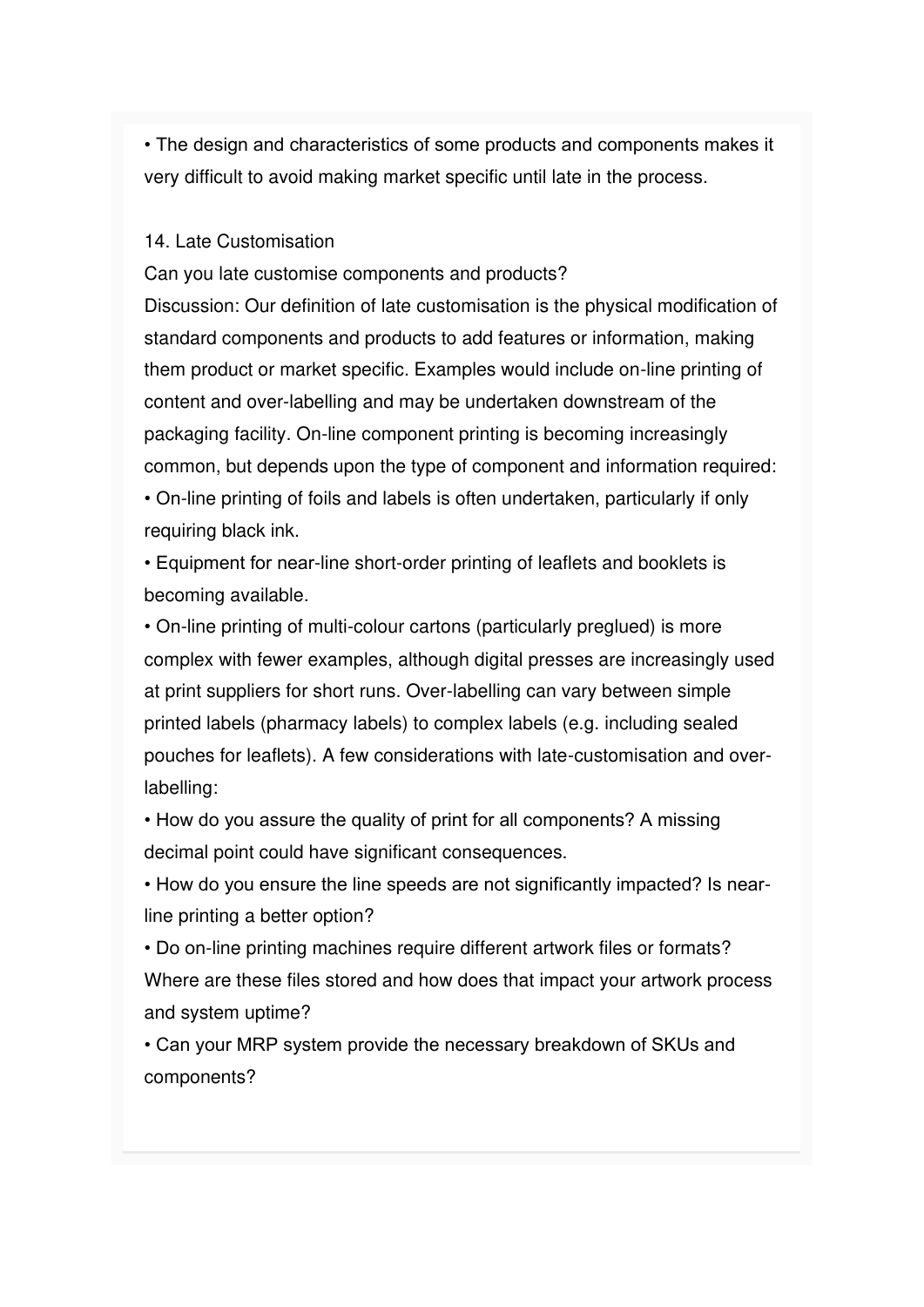#### 15. Packaging design

Have you designed your packaging to maximise the opportunities to deal with complexity?

Discussion: All of the different techniques we have discussed in these tips offer opportunities for dealing with low volume products and managing complexity but they may not be feasible with your existing packaging designs. It may therefore be necessary to revisit some of the structural or artwork elements of the design to exploit specific techniques. These can include:

• Changing component artwork to make it standard across multiple countries (or even removing all market specific information).

• Grouping all market specific information on certain areas of the artwork (like the EU blue box concept).

• Providing space on components and artwork for on-line printing requirements or application of labels.

- Reducing colours to make on-line printing easier.
- Changing component size to provide more printing space.
- Providing pockets or flaps on cartons for attaching leaflets and booklets.
- Standardising sizes, platforms, layouts and templates.

• Using colour coding, poke-yoke and pharmacodes or data matrix codes to aid control of assembly operations.

It is therefore important to ensure that a holistic approach to packaging design is taken, ensuring effective design for manufacture.

16. Build flexibility into packaging equipment

Have you got the right type of packaging equipment that provides suitable levels of flexibility?

Discussion: It is often tempting when specifying equipment to specify the fastest packaging lines. Indeed, due to being pressured for ever increasing levels of efficiency, most packaging operations would love to be producing high volumes of few variants as fast as possible. However, as we have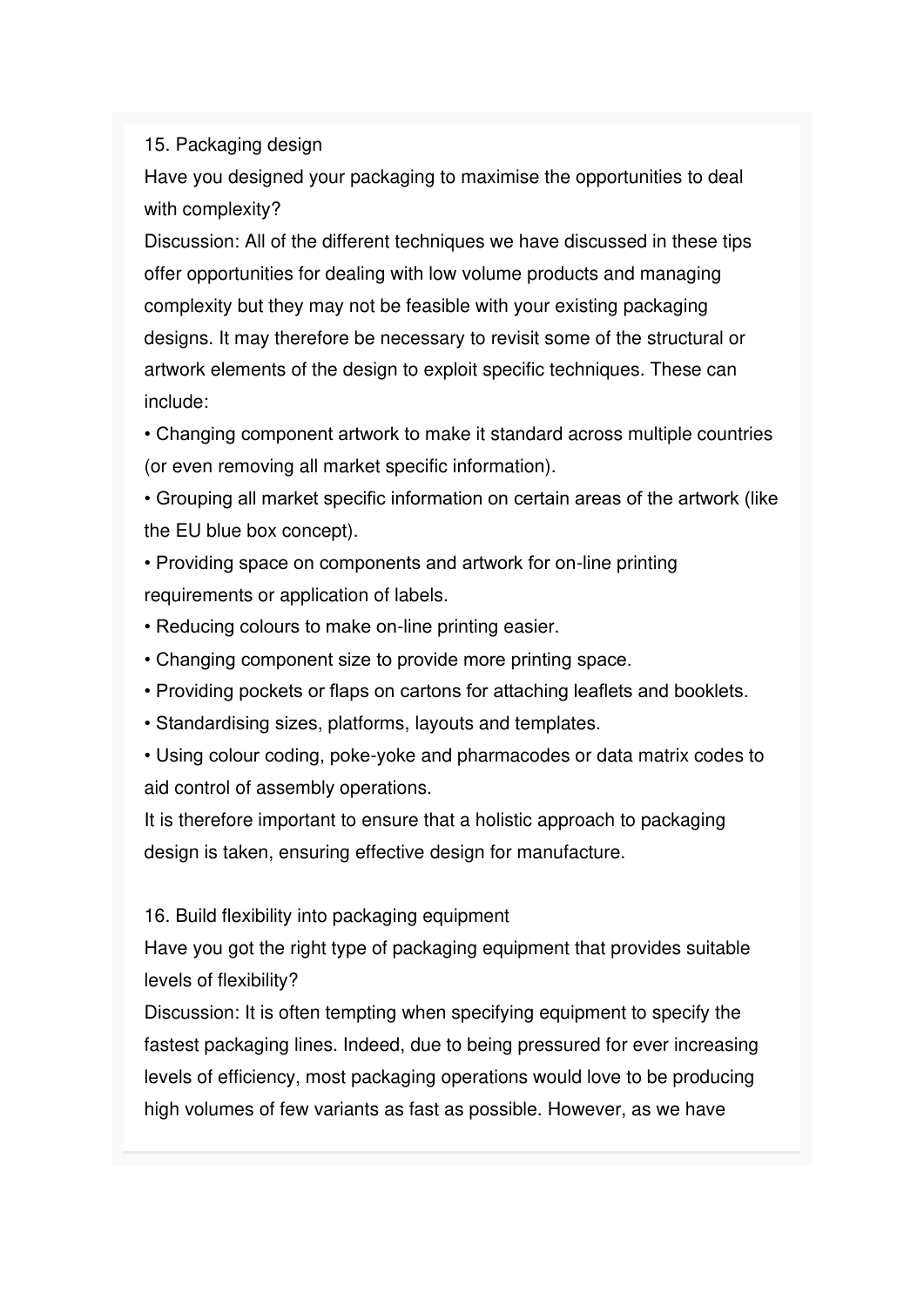discussed, the healthcare marketplace is increasingly not like that, as volumes are decreasing and complexity is increasing. It is therefore important when specifying packaging equipment to ensure that the correct criteria for how the portfolio needs to be supplied are defined and agreed. Trends are driving this to much more flexible machinery that can be easily changed for different pack formats, with the ability to insert specific modules when required (e.g. serialisation printing modules), or the ability to split fill and pack lines to permit part packing. Due to the capital costs required, it is unlikely to be feasible to reequip packaging facilities at a later date. Therefore, making the right choice of equipment to support your expected portfolio and supply strategies is a critical strategic decision.

#### 17. Reduce line change-over time

Have you maximised your opportunities for fast changeover? Discussion: Line change-overs are non-productive time and in a world of increasing complexity and product variants, the amount of changeovers increases and so lines can spend significant amounts of time not producing product. This reduces capacity and increases cost. There are three parts to a changeover; clean-down, set-up and startup, and all can be improved through the application of operational excellence techniques and product and equipment design. There are four steps to consider and many opportunities with each: Eliminate non-essential operations: for example standardise component sizes, reduce the range of tooling, equipment modifications like adjusting only one guard rail instead of two. Perform external setup: for example have all of the change-over materials and equipment ready before you start, use pre-assembled modules. Simplify internal set up: for example use quick couplings, scribe marks, jigs, hand knobs rather than nuts and bolts. Measure and improve: continue to look for opportunities, hone your process and keep training. A changeover should be like a racing car pit stop.

18. Supply Chain design and Hubs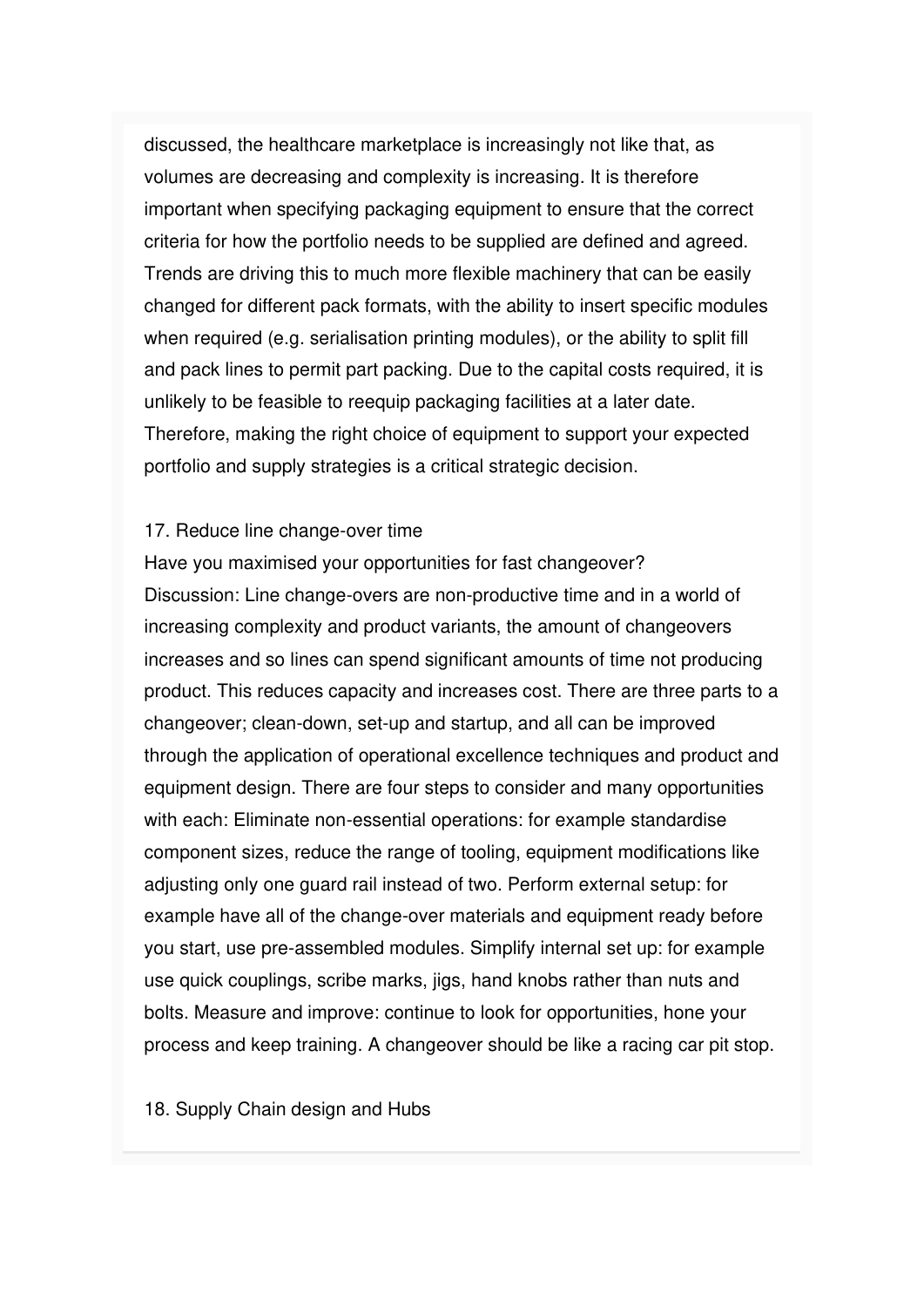Have you optimised your supply chain to provide required levels of variation and customisation?

Discussion: In coping with complexity, it is necessary to think not just of what must be done and how, but also where. To minimise obsolescence the goal should be to make products and components market specific as late in the supply chain as possible. To achieve this, a different approach to the design of the supply chain may be required. Postponement and late customisation activities are production activities and therefore must be undertaken with appropriate GMP processes and facilities. You therefore need to ensure that such operations are being undertaken with appropriate levels of control and therefore undertaking such tasks within warehouse operations may not be appropriate. Conversely, as most markets are supplied from many packaging facilities providing the local market specific requirements from each factory can be an unwelcome complexity burden at each factory. Ensuring that activities are undertaken at the appropriate points in the supply chain is therefore another key part of managing complexity. The concept of regional hubs can help provide appropriate solutions, where the hub supplies a group of local markets with market-specific product created from a stock of standard and customised components supplied from the factories.

#### 19. Outsourcing

Have you considered outsourcing the things you are not best equipped to do?

Discussion: Another facet of the design of your supply chain is the 'make or buy' decision. It may be tempting to try to keep all of the volume in house, but considering the concept of runners, repeaters and strangers, you may not be best equipped to deal with all. If you have a high volume facility, it may be better to outsource the strangers to a packaging third party who can cope with an unpredictable product and infrequent orders. Alternatively you may want to keep all of the specialist and unusual product in house and outsource the standard and repetitive volume. Also, considering the overall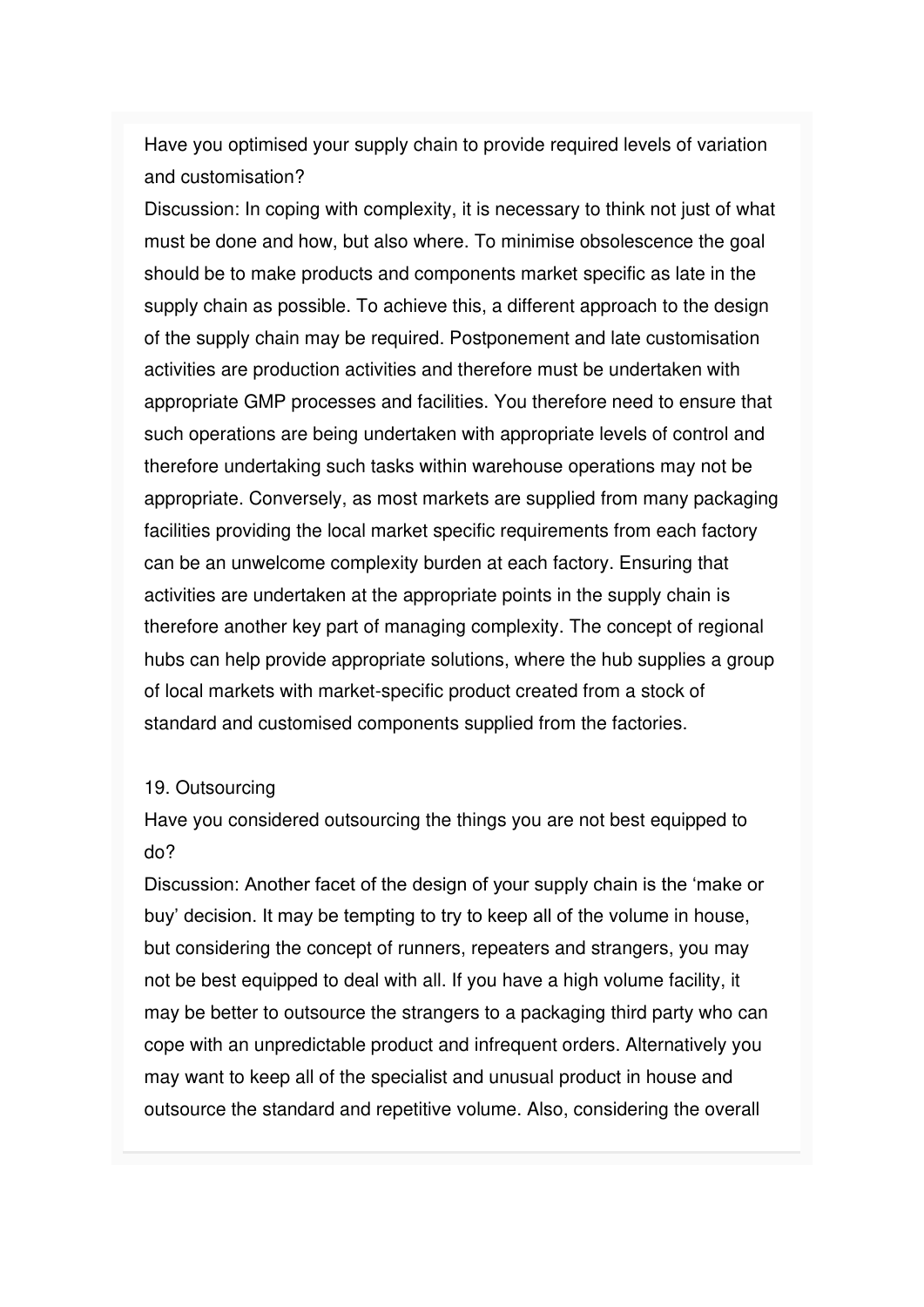supply chain design, there may be geographic areas where you want to customise product but don't have internal facilities available locally. An outsourced partner may be able to provide an appropriate regional hub. The important consideration is that you don't have to do everything yourself and external partners may be better suited to solving the challenges you are faced with.

#### 20. Plan for future legislation

Are you already planning for how you will introduce required future legislation Discussion: No matter how well you manage your current portfolio, there will always be new challenges to drive further complexity. New aspects of legislation will arise, requiring new solutions to provide. At the time of writing these included:

- QR codes
- Serialisation
- Tamper evidence
- Temperature monitoring

It is therefore worthwhile planning ahead for future legislative drivers and considering: • How well are you sensing what is likely to happen in the future?

• What changes do you want to influence and how are you engaged in that influencing?

- How early do you mobilise to start introducing new capabilities?
- What alliances and partnerships do you need to establish to develop new solutions and supply strategies?

• How do you integrate necessary changes into normal business to avoid the incremental workload?

• How do you ensure packaging design activities are cognisant of potential future requirements?

• How do you track progress to ensure compliance is achieved?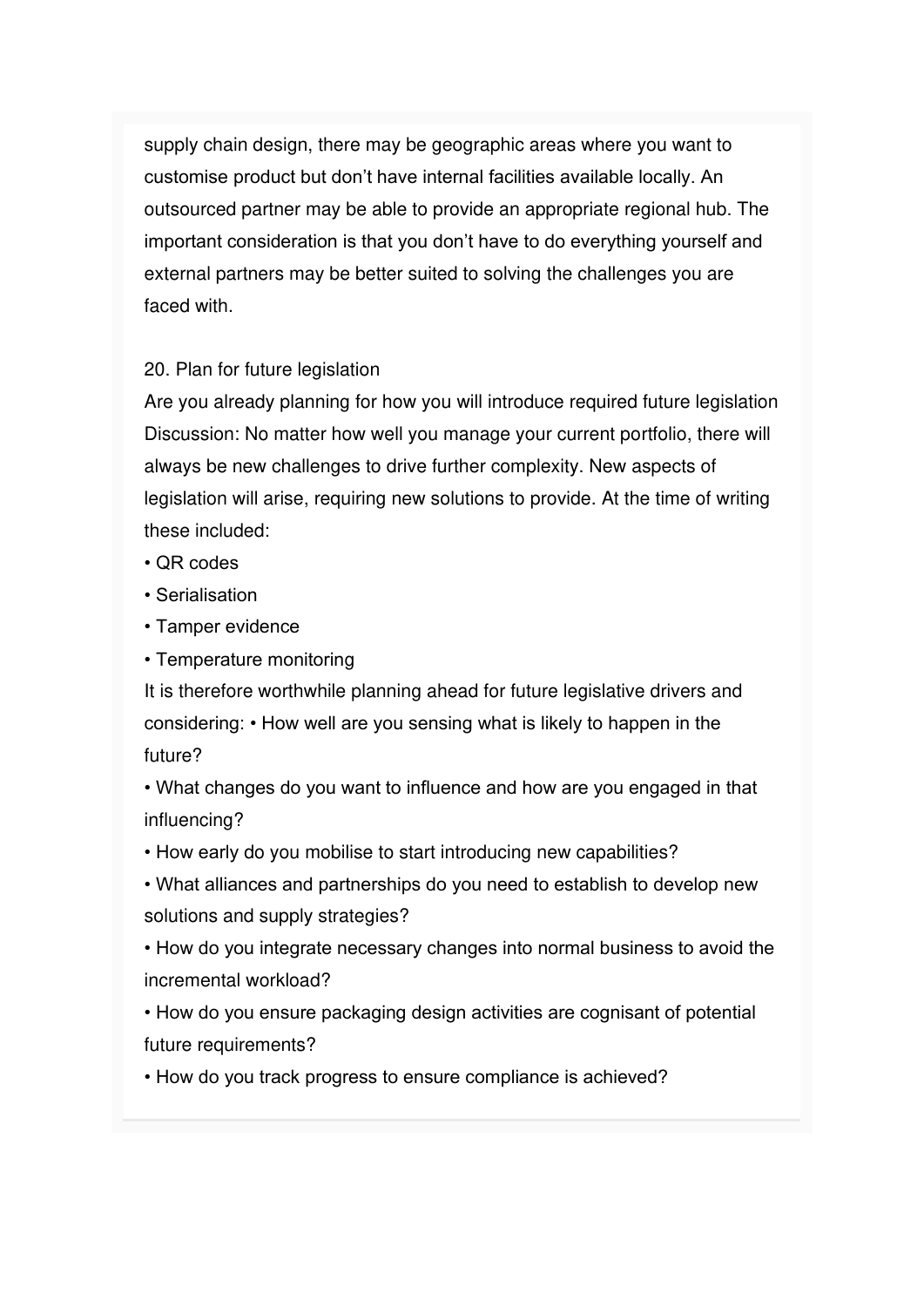#### [Read it online](https://mcusercontent.com/e26c7f2af713739ac392fa0ba/files/a775ec7b-66e6-4855-b9e1-f97dd762b9ec/Top_20_Packaging_Complexity_Tips_Be4ward.pdf)

## **Featured Blog Posts : read offline**

### **AVOIDING THE SUPPLY RISK FROM SERIALISATION WITH CMOS: PART 3**

#### **By Stephen McIndoe - VP of Be4ward**

Welcome to part 3 of my Key Learnings on Avoiding The Supply Risk From Serialisation With CMOs. In [part 2,](https://www.be4ward.com/blogstephenmcindoe/2019/10/30/avoiding-the-supply-risk-from-serialisation-with-cmos-part-2-2/) I looked at processes and resource within the Pharma company. Here in part 3 I consider the final six learnings, focusing on internal teams, template models and protocols, programme management and preparing for future change.

### **Key learning 13: Make sure everyone understands how this is going to work**

As with all projects, there are two principle aspects of a CMO integration that need to be worked out:

• How is the end-to-end final result going to work? — the 'To-Be' design • How are the team going to get from where they are to the end result? the Project design

An example of a critical area would be the integration of your quality system to those in each of your CMOs. A small number of key individuals in any project need to understand how both aspects are going to work. All too often, we see situations where nobody understands the overall picture at a sufficient level of detail, but many members of the team can identify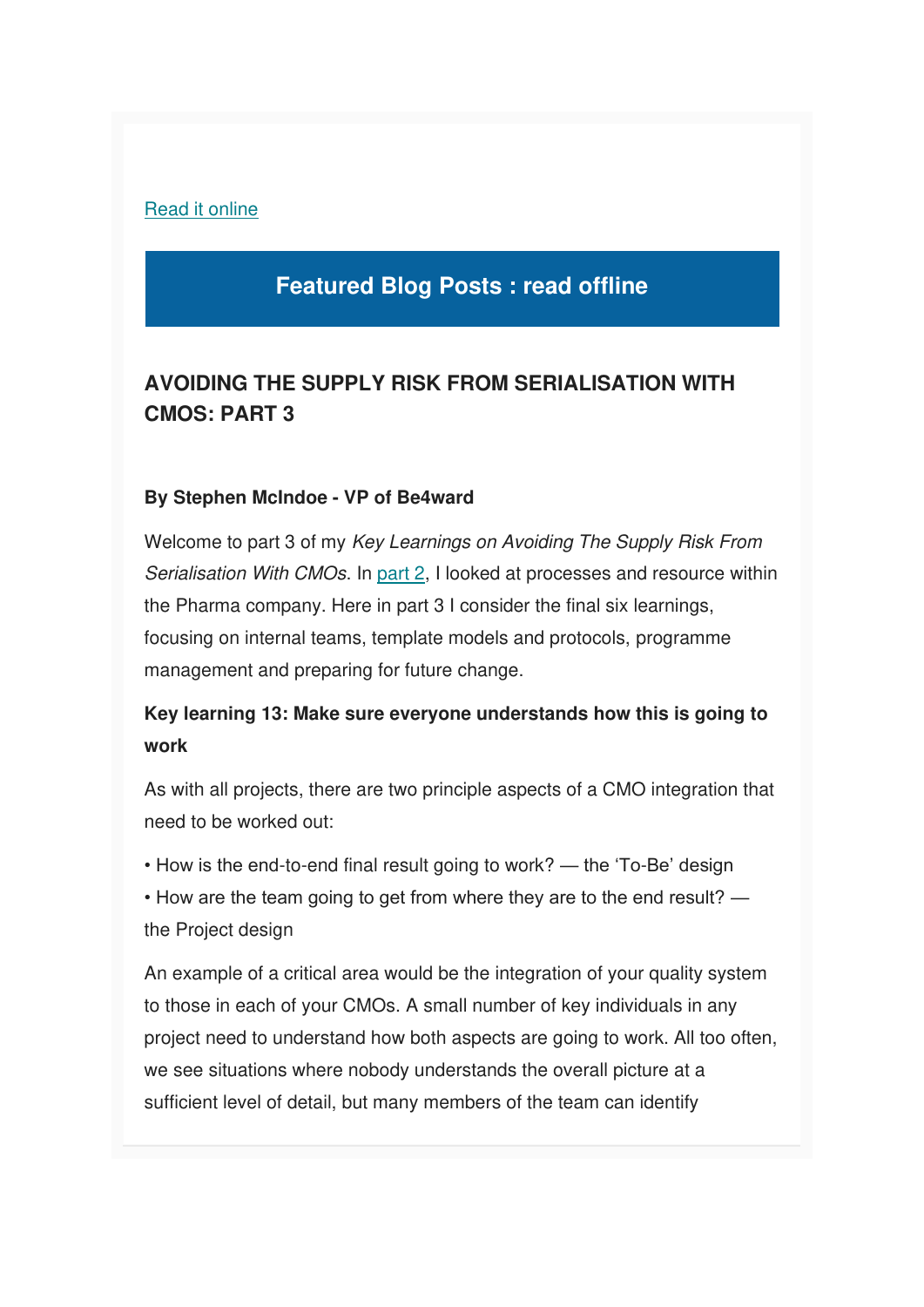unresolved issues. In these cases projects typically fail, or at best are late and over budget.

### **Key learning 14: Ensure there is a clear data and messaging model in place**

Ultimately, serialisation is about maintaining an information view of what is happening in the physical (product packaging, movement and consumption) supply chain. Furthermore this information typically needs to be shared across several locations, organisations and IT systems to work correctly.

To work at all, this information and the way it is communicated needs to be entirely consistent to the finest level of detail across the end-to-end supply chain. This is not to say that individual data items or message methods need to be exactly the same across the end-to-end supply chain, as the likes of middleware can accommodate a degree of data and message format transformation. However, in order for this transformation to work successfully, the underlying data needs to be consistent and transformable using simple rules, across the end-to-end supply chain.

Unfortunately, whilst standards exist for a significant portion of these information and messaging requirements, several issues arise including:

- Legislation requirements that are not all consistent across countries
- Standards, when applicable, that do not cover the full scope of the problem
- Standards, where they exist, that sometimes leave many options as to how specific processes and information communication can be carried out

• Different equipment and IT solutions that have different constraints placed on the way in which information can be represented and communicated. This is particularly true in the relatively immature area of serialisation

#### **Key learning 15: Ensure there are repeatable test protocols in place**

Not only are there many system connections and product implementations to perform in a typical serialisation programme, but there are also many changes that will be needed along the way as well.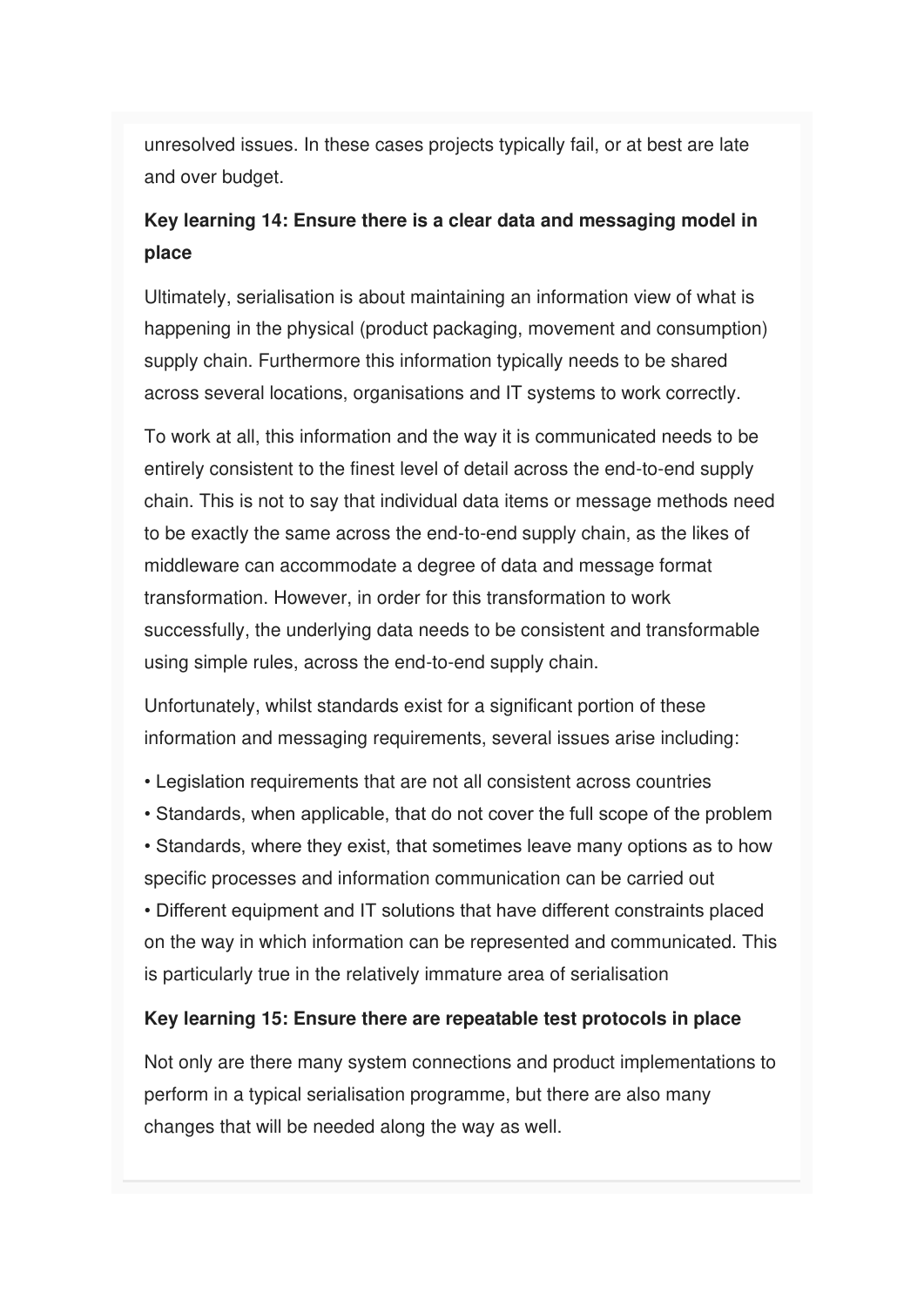There are not only many systems involved, but each of these systems will typically have a number of environments through which any changes need to be propagated, e.g. development, testing and production environments.

Given the relatively immature nature of serialisation and the over-stretched nature of the supply base, the opportunity for error in coordinating all these changes is plentiful.

The use of standard test protocols can go a long way to ensure that not only new changes function correctly, but also that any changes do not have unintended effects.

### **Key learning 16: Separate capability implementation from product cutover**

For many organisations, there are many individual products that need to be serialised, but a much smaller number of capabilities (e.g. packing lines, CMOs, 3PLs) that need to be serialisation enabled.

Furthermore, organisations are normally well set up for implementing packaging changes on products and recognise that this in itself is a relatively complicated coordination activity of many moving parts.

On the other hand, serialisation capability implementation is typically the realm of the serialisation programme / project teams, with an emphasis on one-off changes to significant capabilities and establishing new organisation and systems integrations. This would typically include any changes to the ongoing pack change implementation processes in an organisation.

Once these new capabilities have been established, implementing the individual pack changes should be very much 'business as usual' for an organisation, typically managed and coordinated from the supply chain and planning teams in an organisation.

It can be very effective to divide the responsibilities for serialisation capability implementation and subsequent individual pack change serialisation cut-over to different teams. This frees the serialisation capability implementation to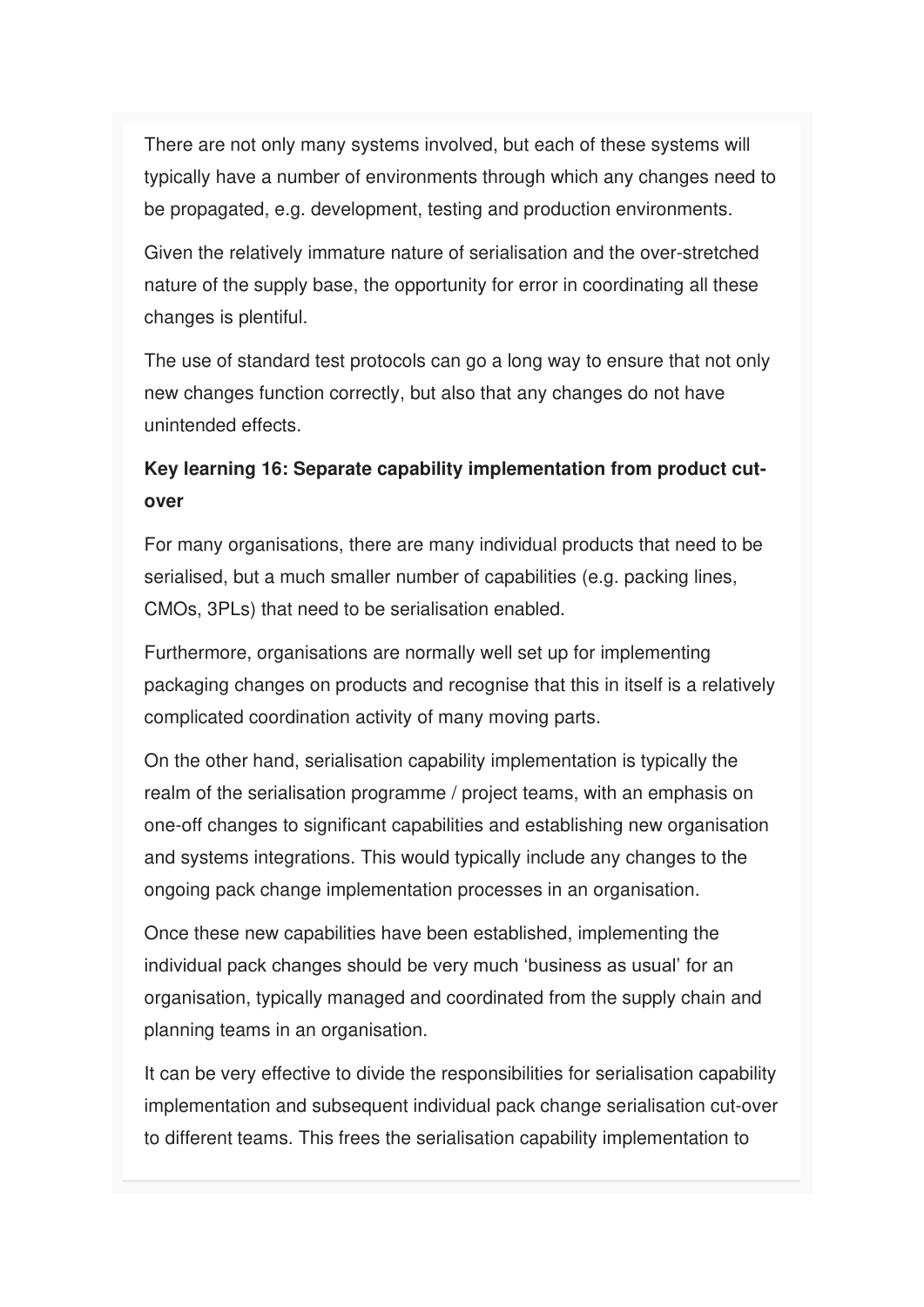focus on what they should be good at, whilst leaving the individual pack change implementation activity to the existing teams in the business who best know how to do this. It can also serve to ease some of the political tensions that are often seen in serialisation programmes at this organisational interface.

## **Key learning 17: Treat this as a program (unless you only have one CMO)**

Each specific CMO integration will be different in a number of ways, as each CMO is a unique organisation, with its own:

- Governance
- Organisation and people
- Serialisation solutions and vendors
- Quality system(s)
- Contractual and finance requirements
- Timelines and constraints
- Culture

Therefore, each implementation is at least one project, if not several, if a phased implementation is required. Therefore, it is sensible to treat the overall CMO integration activity as a program, ensuring that the appropriate level of program management capabilities are applied to the problem. Furthermore, successful programs tend to be those that recognise that program management skills are distinct and different to project management skills.

#### **Key learning 18: Recognise and cater for ongoing change**

There are many reasons in the serialisation area, why what is implemented initially will need to be changed over time. Examples of these change drivers include, but are not limited to:

- Changing legislation and standards
- Changing product portfolio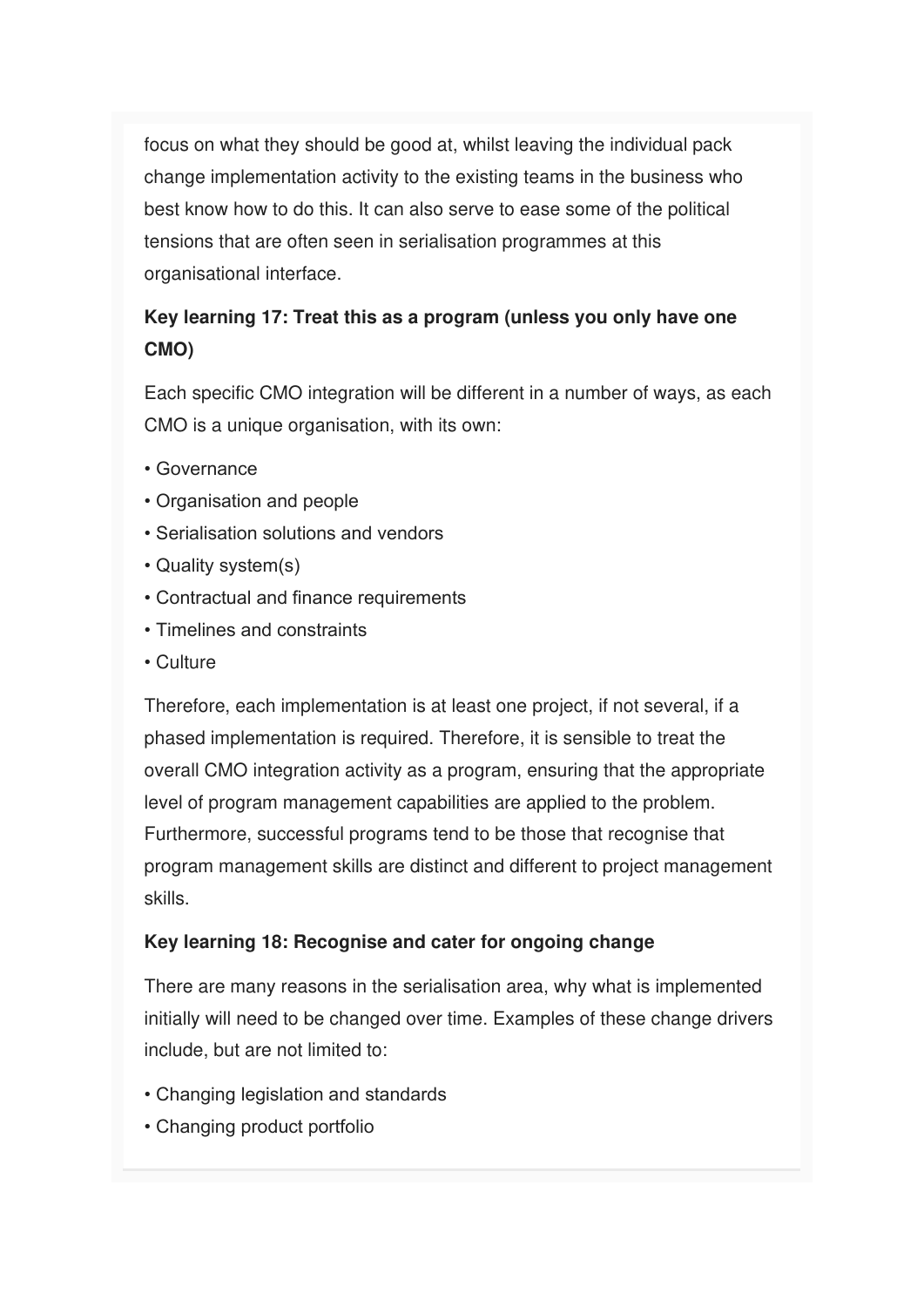- Changing product supply chains
- Changing or evolving supply chain partner capabilities.

Any serialisation programme therefore needs to recognise these drivers, and have a way to understand and manage their impact and adapt accordingly.

Should you have any questions about this or any other of my blogs, or would simply like to request a copy of my booklets, please don't hesitate to contact me at [Stephen.McIndoe@be4ward.com](mailto:Stephen.McIndoe@be4ward.com)

[Read it online](https://www.be4ward.com/blogstephenmcindoe/2019/11/30/avoiding-the-supply-risk-from-serialisation-with-cmos-part-3-2/)

### **Excellent Packaging Artwork Capabilities part 1 – Why artwork matters and what happens when you get it wrong?**

#### **By Stephen McIndoe - VP of Be4ward**

In the opening part to my new blog series examining how to create and apply excellent artwork capabilities, I look at why packaging artwork matters so much and what happens when you get it wrong. What are the far-reaching impacts of artwork error on the various stakeholders involved?

Packaging artwork is an often-forgotten back room process in most pharmaceutical companies, but the changing business environment has brought issues from this capability to the fore. Pharmaceutical and other healthcare companies are facing one of the most difficult periods in their history. Current products are rapidly going off patent leaving significant revenue challenges. At the same time, weak product pipelines are failing to fill the gap. Furthermore, global markets are changing rapidly. Traditional markets are stagnating and new markets are evolving at a rapid pace. Everywhere, key healthcare purchasers are putting increasing pressure on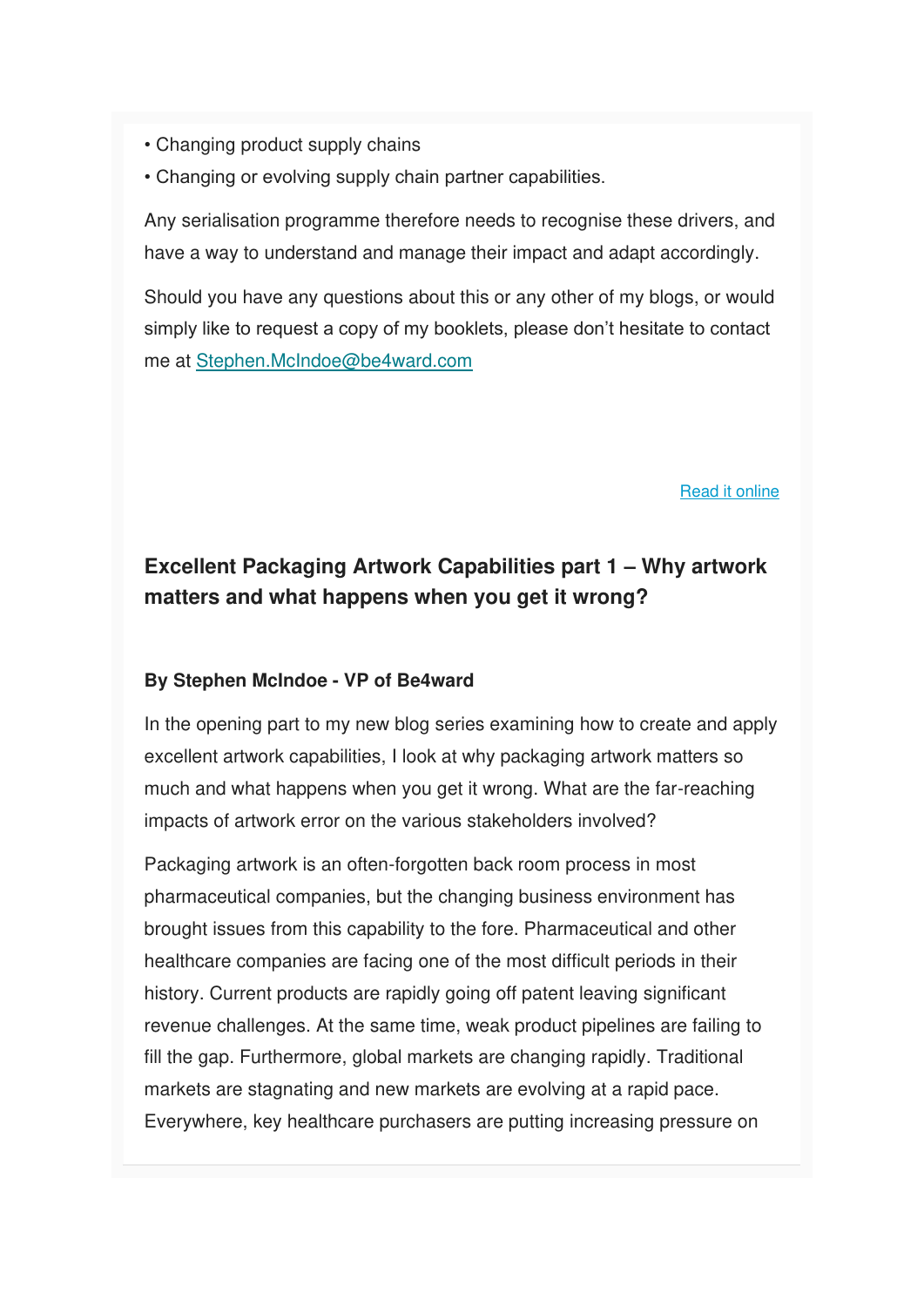drug prices. In response to these significant challenges, pharmaceutical companies are looking to make the most out of their current assets. This often manifests itself in a drive to launch as many product variants in as many markets as possible. For the traditional molecule-based global pharmaceutical companies, this represents a significant change in strategy.

The rapid growth in the number of drugs coming off patent, together with the increasing pressure on price from the major purchasers, has led to a huge opportunity and growth for generic pharmaceutical companies. For them the challenges are very similar to the pharmaceutical companies, namely to market as many product variants in as many markets, as quickly as possible.

In today's world, all drug companies have an increasing need to develop and maintain an excellent reputation with a diverse group of stakeholders. Pharmaceutical companies are looking to develop and maintain trust with governments and purchasing groups in order to help maintain the product prices necessary to support their significant drug development spending. The increasing competition amongst generic companies means that they each need to develop and sustain their reputation in order to win business and maintain their production licences.

Maintaining this reputation whilst rapidly growing the number of products is particularly challenging when one considers that one of the largest single causes of product recall is packaging errors. In recognition of this, regulators around the world are focusing on driving improvement in all business capabilities associated with the management of packaging design and manufacture.

When launching product variants in new markets much, if not all, of the physical packaging design is already established. The text and graphics, or 'artwork' as it is known, that is placed on these physical components is what changes every time. It is this artwork design and maintenance capability that becomes critical to achieving and maintaining the objectives of both pharmaceutical and generic drug companies.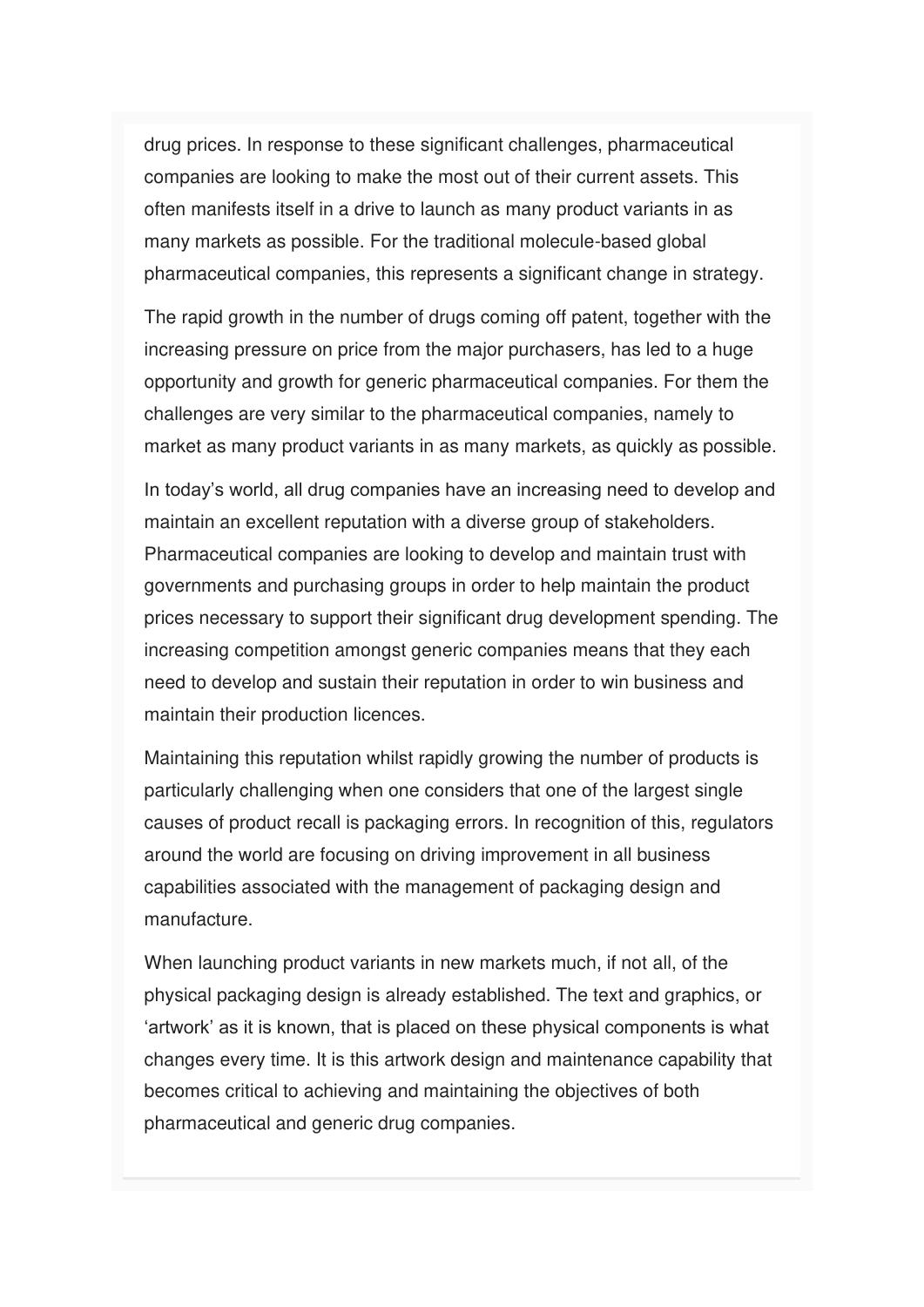For a large global pharmaceutical company, developing artwork for tens of thousands of products is typically a process involving thousands of people, in over a hundred countries, from tens of different organisations. To orchestrate all this activity, the right combination of business processes, organisation design, information technology, facilities and suppliers must be managed. For smaller organisations, whilst the scale of the problem may be reduced, all of the same challenges have to be met.

So, what are the types of packaging labelling and artwork errors (which we refer to as "artwork errors") that often occur and what are their significant and far reaching impacts? This will provide some context for later posts discussing the capabilities that need to be put in place to prevent them.

Whilst written from the perspective of a typical pharmaceutical company, we believe the points made apply equally well to other supply chain partners and other regulated industries.

#### **What is an artwork error?**

We categorise artwork errors into four groups for the purposes of discussion:

**Gross errors** – Where significant information is omitted from an artwork. An example would be completely missing the need to change a piece of artwork in response to a new regulatory requirement.

**Context and meaning errors** – Where information is presented in an ambiguous or incorrect way on the artwork. An example of this might be the inappropriate use of hyphenation causing ambiguous or incorrect meaning.

**Content errors** – Where there are errors and omissions in the detailed content of the artwork. An example of this would be incorrect symbols being used in the artwork.

**Technical errors** – Where there are errors or omissions in the technical aspects of the artwork. An example of this would be the wrong specification of barcode being used in an artwork.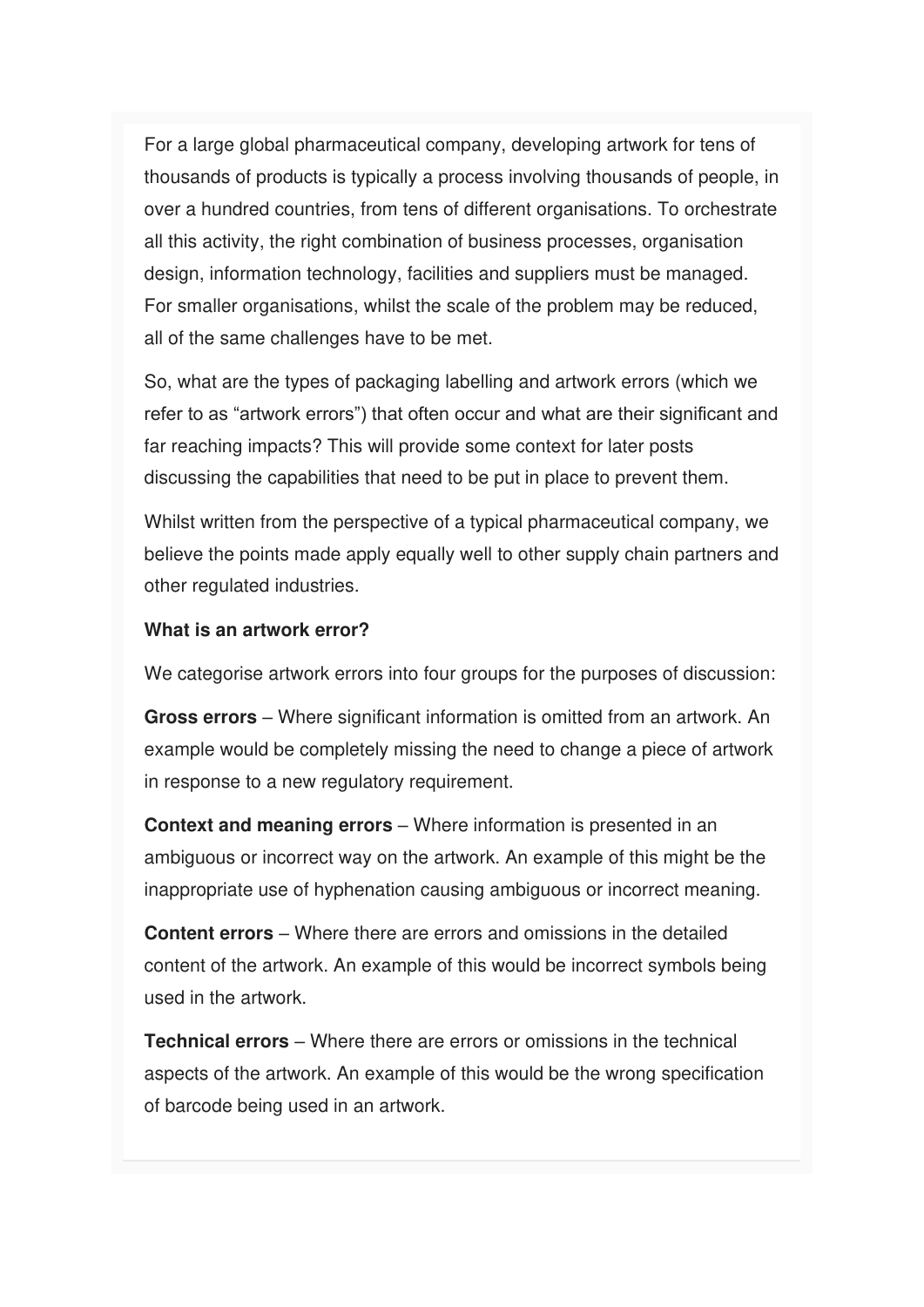#### **The implications of an artwork error**

The implications of an artwork error can be as far-reaching and serious as any other error with the supplied product. Artwork text and graphics describe the product and provide information and instruction for its safe and effective use.

**Impact on patients** – The bond between the patient and their medicine is deep-rooted. Patients trust that the product will make them better and expect that it has been developed, manufactured and supplied to the highest quality and ethical standards. Errors in the information provided with the product are significant and can be life-threatening. We are sure that you will agree that any risk to the patient's well-being is not acceptable and their confidence in the treatments they are taking must be maintained. Trust is easily lost and almost impossible to recover.

**Impact on prescribers** – All prescribers (whether doctors, pharmacists, nurses or other healthcare professionals) are busy people with a clear mission – to make the patients they treat better. They expect that the products and information they are provided with are fit for purpose, error-free and safe to use. They don't want to administer products that will make their patients more unwell. Rectifying the patient issues created by artwork errors is a burden they neither want nor welcome. Furthermore, the remedial action following an incident diverts their limited resources away from their core purpose

These healthcare professionals are often the final decision-makers when it comes to selecting the product that is prescribed or used in the future. Hence, any lack of confidence that they may have in a particular product, brand or company can have a direct impact on the products that get used. Also, it must not be forgotten that there is also a serious personal impact for some prescribers involved in incidents leading to patient harm. Indeed, some prescribers involved in such incidents subsequently go on to leave their chosen profession altogether.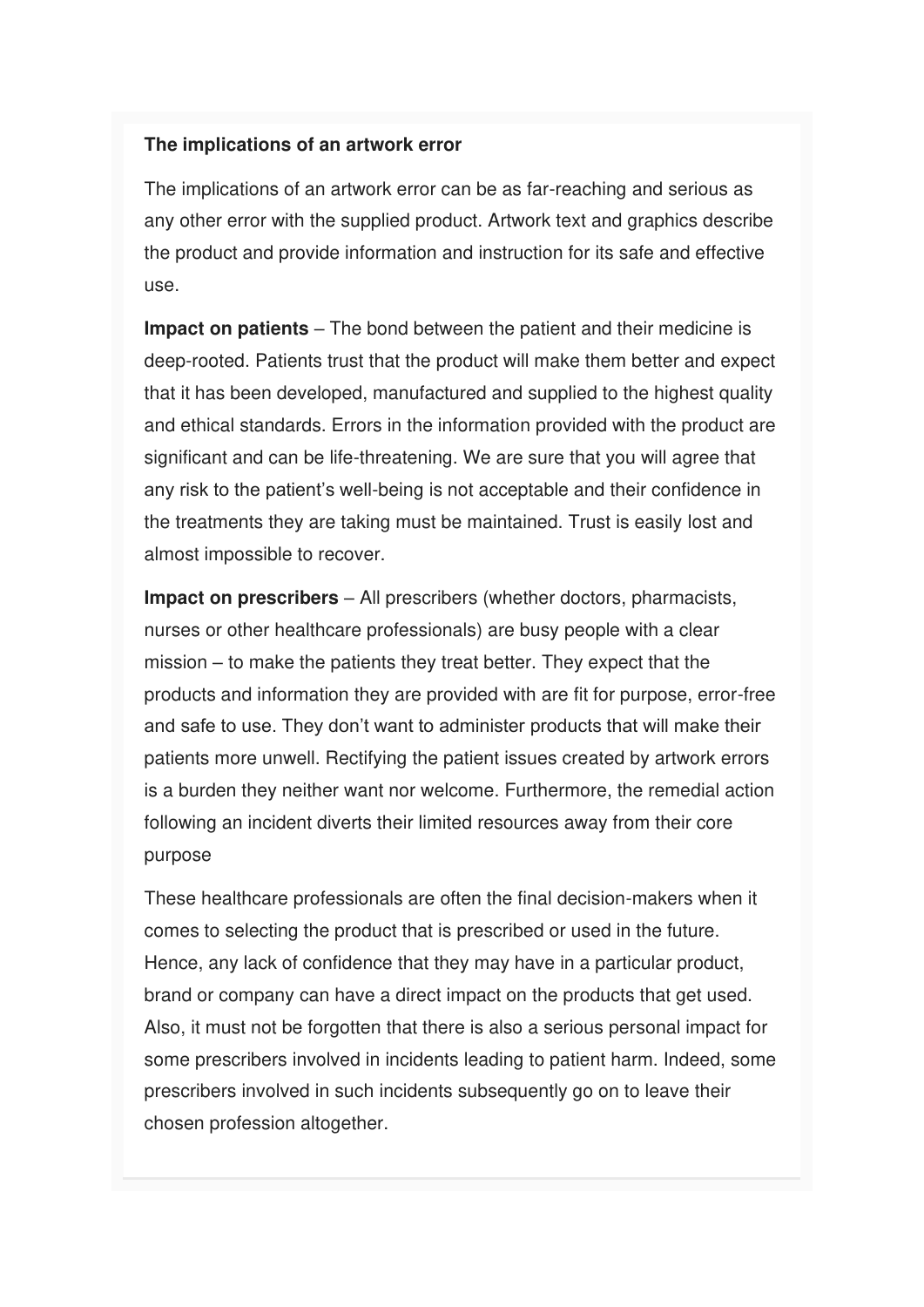**Impact on regulators** – The remit of the pharmaceutical regulators, amongst other things, is to set and enforce the standards by which the industry must operate to ensure patient safety. They have the authority to allow or block product use and the power to take punitive action against companies who they see fail to meet expected standards. The regulatory environment is becoming ever more complex and stringent and there is less and less tolerance for artwork error. Moreover, as we have already observed, the information age means that an incident in any country has visibility to all regulators worldwide. It is therefore understandable that regulators expect companies to be continually striving to eliminate artwork errors and take appropriate actions to reinforce that view.

**Impact on pharmaceutical company staff** – Two groups of pharmaceutical company staff are typically impacted by an artwork error: the team managing the recall and the operations teams who support the artwork process in which the error occurred.

The team managing the recall need to focus on the immediate and urgent tasks related to identifying the impacted product, withdrawing it from the supply-chain and reinstating adequate supply as quickly as possible. Whilst challenging, this work is often very motivating for those involved as a great deal of satisfaction can be derived from solving the immediate and significant recall problem.

The impact on the staff involved in the operation of the artwork process is somewhat different. Not only are they likely to be involved in the rectification activity, they will be heavily involved in the incident enquiry and corrective and preventative actions. Furthermore, there are the undoubted performance and morale issues that will likely need to be addressed.

**Impact on the company** – The impact on the company can be significant. The patient safety implications are counter to any pharmaceutical company's core values. This is compounded by the sales, reputation and sanction impacts, through unfavourable publicity, loss of customer confidence,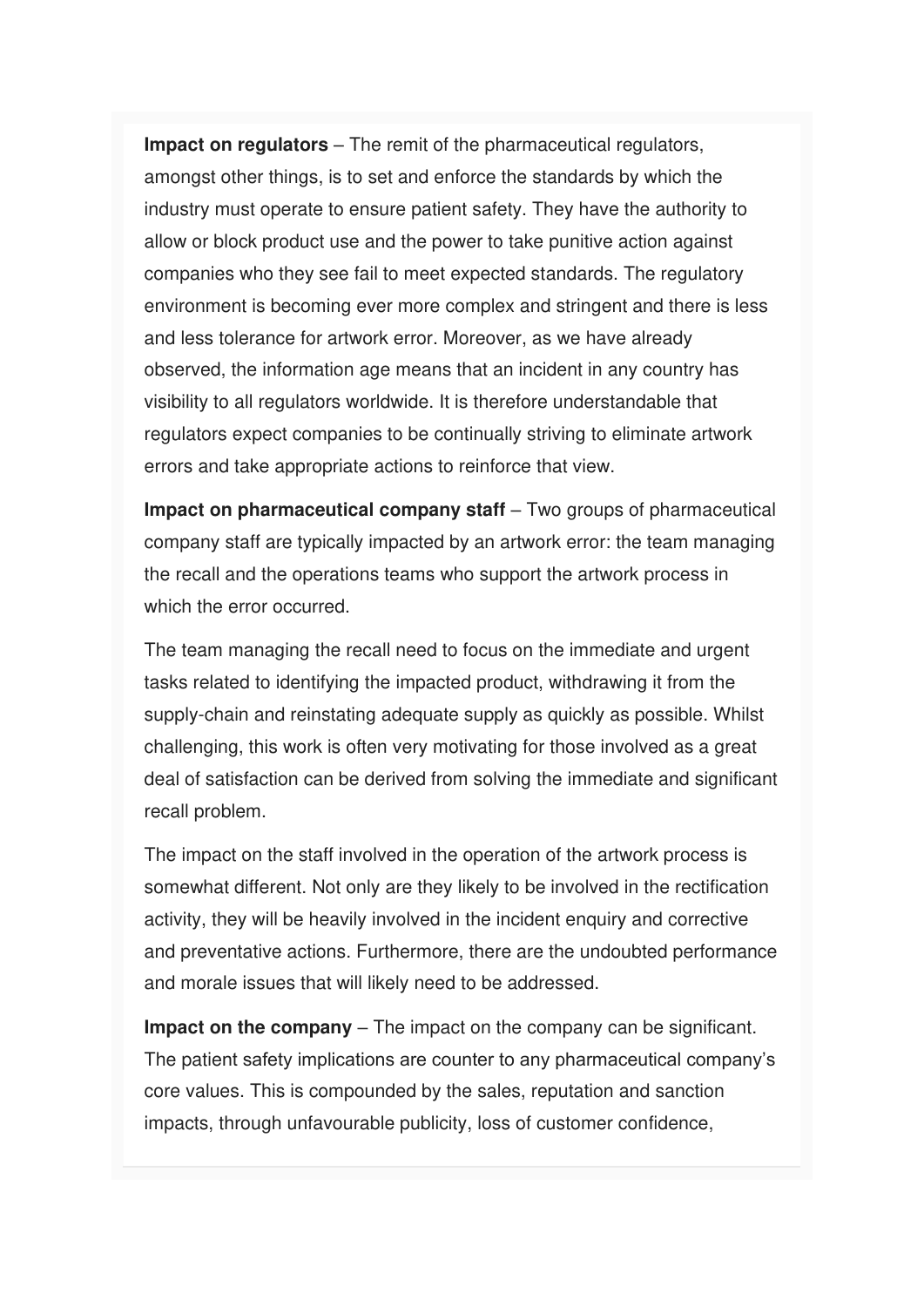possible loss of licence and increased regulator scrutiny and action. As we discussed earlier, in today's business environment, these impacts are potentially significant to the success of the company.

The cost impacts of these errors are also substantial. There are the immediate tangible costs of recall, product write-off, repacking and market re-supply. However, these can be overshadowed by the less tangible followon costs occurring through loss of sales and market share, customer reimbursement and litigation. In the extreme these not only impact the bottom line but can directly influence the company's share price.

#### **The benefits of getting it right**

There are of course very tangible benefits to getting your artwork right. Achieving excellence in this area can help deliver many significant strategic benefits including:

- Increased patient safety
- Improved regulatory compliance
- Increased sales
- Improved profit margin
- Improved reputation
- Reduced cost and valuable resource absorption

In part two of this blog series I will take a closer look at some of the main causes of artwork error, how to prevent them and how to create right-firsttime packaging artwork. I'll also discuss developing a common service culture, internally and externally across an organisation.

To help you with your artwork improvement programme, you can also find useful information in our book [Developing and Sustaining Excellent](https://www.amazon.co.uk/Developing-Sustaining-Excellent-Packaging-Capabilities-ebook/dp/B008GUX88C)  [Packaging Labelling and Artwork Capabilities](https://www.amazon.co.uk/Developing-Sustaining-Excellent-Packaging-Capabilities-ebook/dp/B008GUX88C)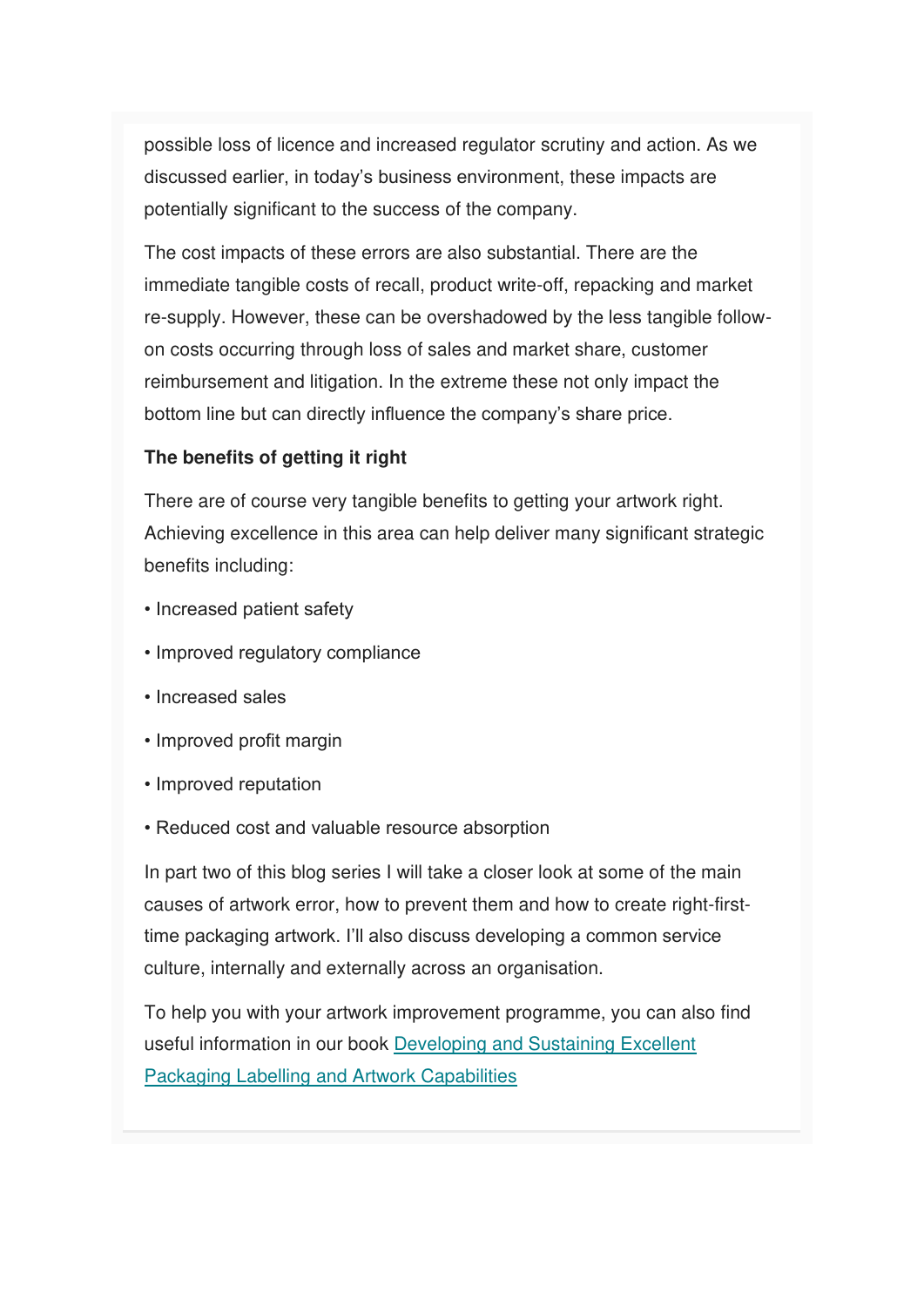Should you have any questions about this or any other of my blogs, or would simply like to request a copy of any of our publications, please don't hesitate to contact me directly on my email: [stephen.mcindoe@be4ward.com](mailto:stephen.mcindoe@be4ward.com)

[Read it online](https://www.be4ward.com/blogstephenmcindoe/2020/01/30/excellent_packaging_artwork_1/)

### **Managing Clinical Trials Artwork Part 4 – How to develop your process**

#### [Andrew R Love](https://www.be4ward.com/blogandrewrlove/author/stefan/)

In the [part three](https://www.be4ward.com/blogandrewrlove/2019/11/30/managing-clinical-trials-artwork-part-3-pitfalls-to-avoid/) of this blog series, I discussed some pitfalls to consider if using the commercial artwork process as a base-on for the clinical trials artwork process, and how it is essential to understand these sensitivities to ensure a suitable capability is provided.

In this, the final post in the series, I will discuss the activities required to develop your clinical trials artwork process.

The first step we would suggest is a thorough capture of the current (as-is) processes and activities involved in the creation of existing clinical trials artworks. This should include all required scenarios and process variations for different products, suppliers, geographies or any other changeable parameters.

Once the as-is process has been determined, the status of relevant supporting capabilities should be considered. This should include, but is not limited to, how the process is controlled, how workload is forecast and projects planned, how people are organised and service providers managed, how performance is monitored and governed, and how are supporting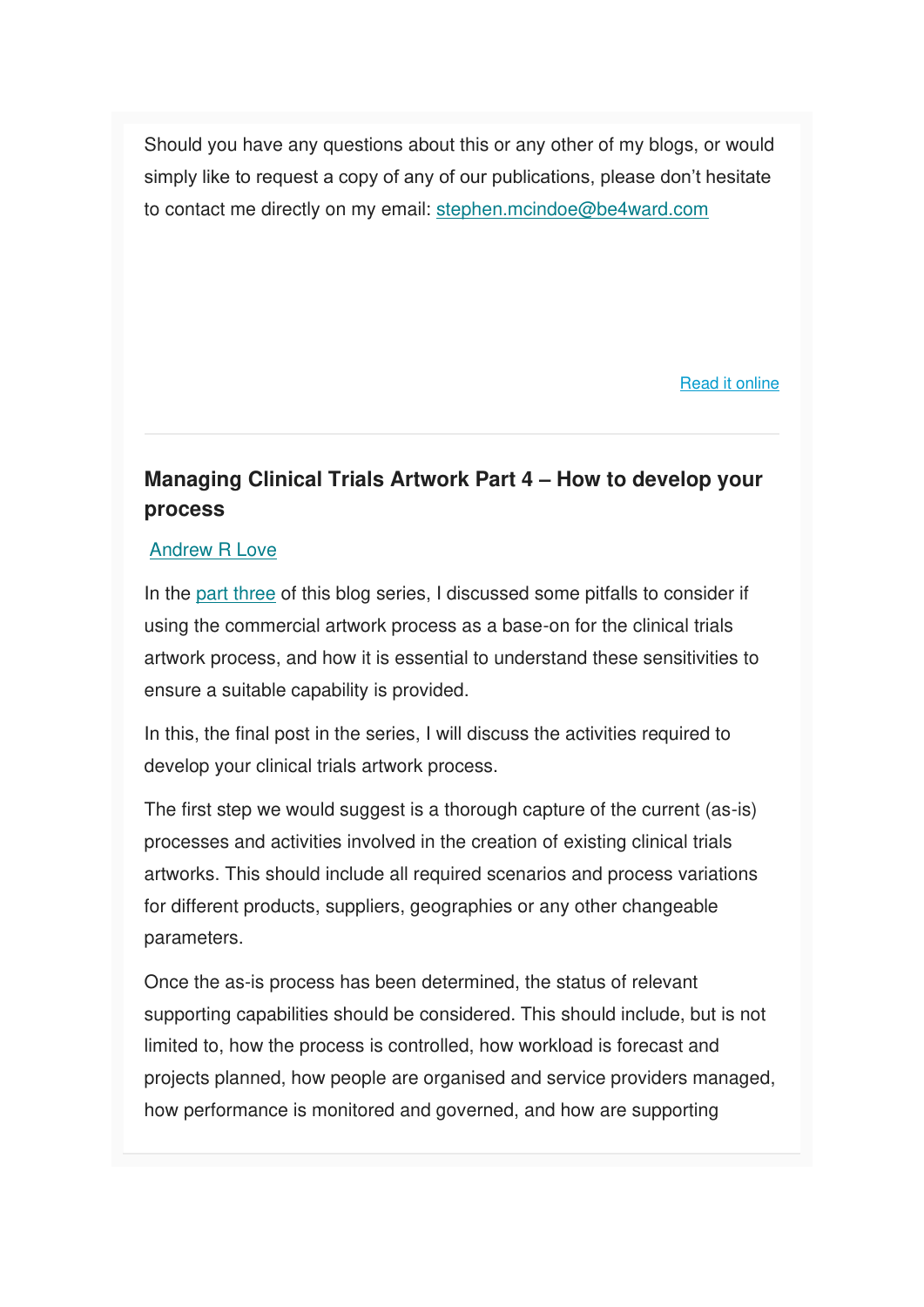systems provided and operated. This will indicate the level of maturity for each capability.

The final step of the as-is analysis is the commercial artwork process, again mapping the end-to-end process and any variants and determining the status of supporting capabilities. When pulled together these assessments should provide a comprehensive picture of the as-is situation for both the clinical trials and commercial artwork processes.

Moving on to develop the future (to-be) design, the first step would be to determine the output requirements and success criteria for the clinical trials artwork process – what does the process need to deliver to meet the requirements of your business? How is this going to be measured and how will you assure success? From there, we would suggest you consider the key decision gates that are required along the process. Referring back to the second post in this series, this may be similar to:

High level process step

- 1. Define the text required
- 2. Define the change required
- 3. Create the artwork
- 4. Approve the printer proof (if required)
- 5. Implement the change

Decision gate outcome

- 1. An approved text
- 2. An approved change or brief
- 3. An approved artwork
- 4. An approved printer proof (if required)
- 5. A final packaging component available

These five steps illustrate the summary high level (level 1) process design. From there, each process step should be further divided into sub-steps at an activity (level 2) and then task (level 3) level. This gives the detail of each step required to meet the requirements of the decision gate. Inputs and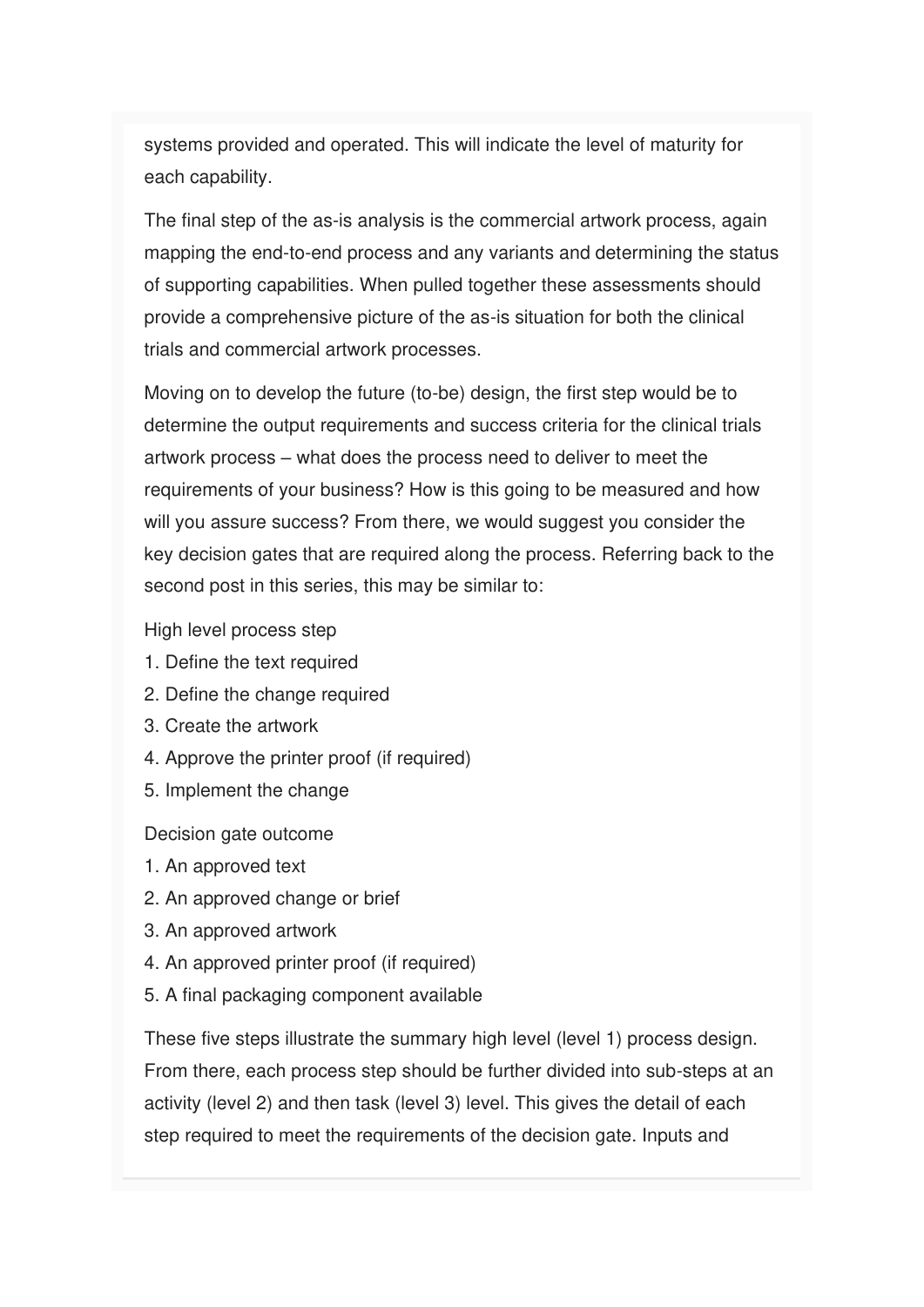outputs, roles and responsibilities, information flows, key features and documentation requirements can then be described for each step.

Once the process has been described in detail, the to-be requirements for the underpinning capabilities can be defined. It is important to then test the design against defined scenarios and through design reviews with key stakeholders to ensure an appropriate and all-encompassing proposal has been developed.

From here the next step would be an impact of change assessment against the as-is clinical trials and commercial artwork processes and capabilities to define what changes will be required, the implications of those changes and what aspects of the commercial artwork process and capabilities can be exploited to support clinical trials artwork development. This will then permit the development of implementation plans, system user requirements and funding applications as required by the change and your company's governance.

From the above it can be seen that the development of a clinical trials artwork process follows a methodical path utilising standard process design methodologies. It is important that this activity is undertaken with all of the required knowledge and input from the various parties within and outside your organisation who participate in the process, and the design considers future business requirements as well as meeting today's challenges.

This concludes this series of blog posts on this topic. I hope you have found the content useful. If you require any help, advice or assistance with any aspect of your finished good supply chain process, please get in touch with us at Be4ward.

Should you have any questions about this or any of my other blogs, if you would like to discuss the artwork processes within your company or would simply like to request a copy of my booklets, please don't hesitate to contact me directly on my email [Andrew.love@be4ward.com](mailto:Andrew.love@be4ward.com)